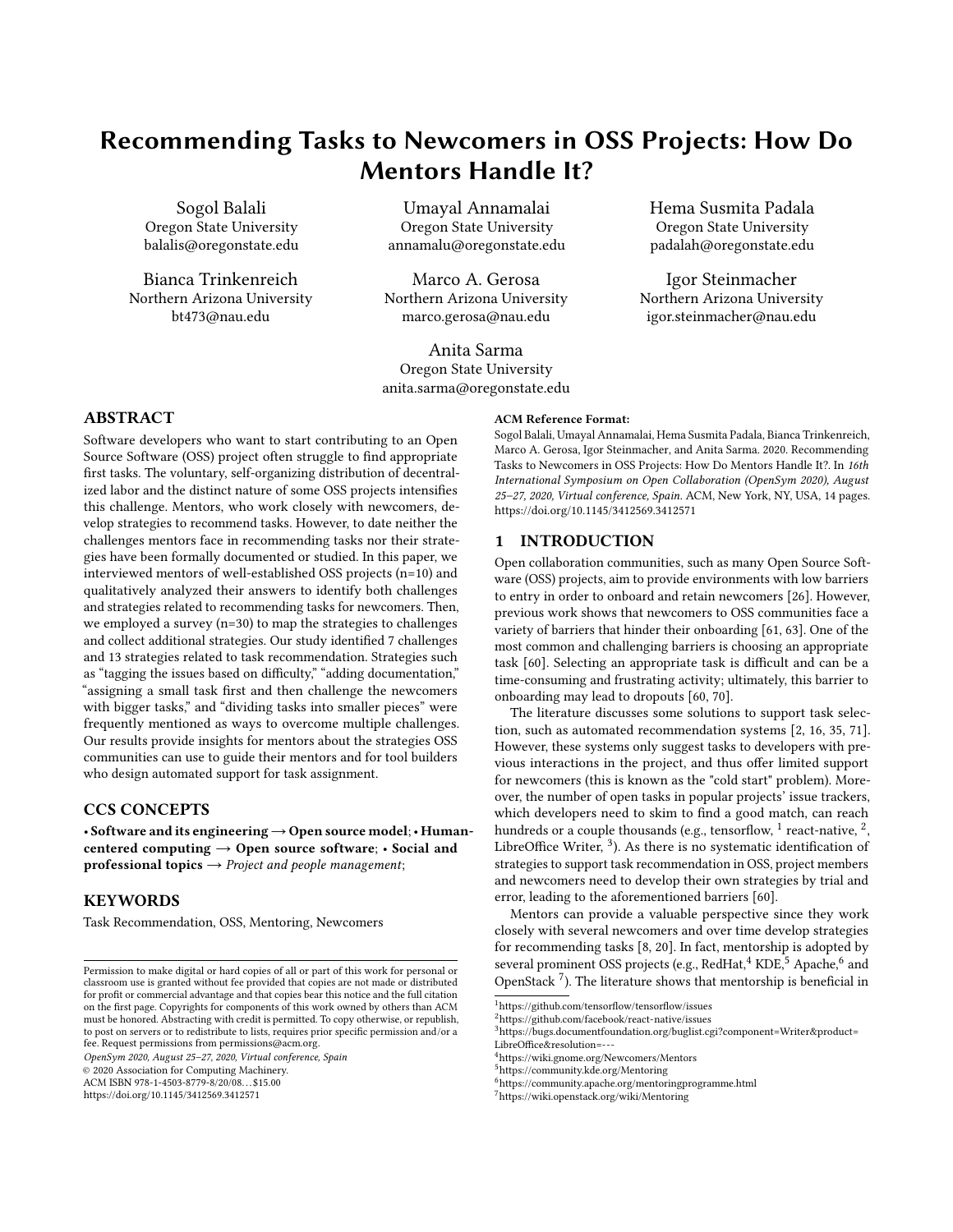both OSS [\[20,](#page-12-5) [21\]](#page-12-6) and closed-source software development [\[8,](#page-12-4) [57\]](#page-13-6) contexts. The literature also shows that OSS mentors are not usually formally trained and either voluntarily elect to mentor out of personal interest, or are asked to do so by the community [\[4\]](#page-12-7). Since they are untrained, even if they are technically resourceful mentors are not aware of the strategies that can be used to deal with task recommendation. No previous research has focused on the challenges mentors face when recommending tasks for newcomers nor on the strategies they adopt to recommend appropriate tasks for their mentees. Thus, scientifically identifying strategies that mentors adopt to support task recommendation can generate awareness among OSS communities, mentors, and researchers about the existing task recommendation challenges and possible strategies to overcome them.

Our goal is to identify strategies that OSS mentors adopt to cope with the challenges of recommending tasks to newcomers. To achieve this goal, we first interviewed OSS mentors to identify an initial list of strategies, and then conducted a follow-up survey to triangulate and complement the results obtained in the interviews. In the context of this research, a mentor is a peer who was assigned or volunteered to support newcomers who are onboarding to the project. Mentors are usually peers who succeeded in overcoming the project challenges and are willing to help others onboard [\[38\]](#page-12-8).

In summary, this paper contributes to the literature by describing seven challenges faced by mentors when recommending tasks for newcomers, categorizing and detailing 13 strategies mentors employ to recommend tasks for newcomers, mapping mentors' strategies to challenges, and proposing guidelines to improve task recommendation for newcomers. Our results benefit newcomers who struggle with entry barriers associated with task selection, and mentors who aim to support them. Our results also inform the broader OSS community and tool builders by providing inputs that may be used to create mechanisms and processes to better support task recommendations.

# 2 RELATED WORK

Newcomers joining OSS projects face many barriers [\[61\]](#page-13-1), and task assignment is a recurrent hurdle [\[60\]](#page-13-3). In the following, we provide more details about the existing literature related to choosing appropriate tasks for newcomers, strategies to support task recommendation, and mentorship in OSS projects.

#### 2.1 Task recommendation

The OSS literature widely reports the dilemma of finding an appropriate task, because new developers find it challenging to identify bugs that interest them, match their skill sets, are not duplicates, and are important for the community [\[60,](#page-13-3) [71\]](#page-13-5). For example, Park and Jensen [\[45\]](#page-12-9) reported that newcomers need specific guidance on what to contribute (e.g., open issues, required features, and simple tasks to start with), while von Krogh et al. [\[70\]](#page-13-4) reported that communities expect new participants to find tasks to work on, although they sometimes assign tasks. The literature also shows that newcomers struggle to find a task [\[45,](#page-12-9) [60\]](#page-13-3) while they often also face an arduous learning curve to handle the technical complexity, given the lack of domain knowledge or project information available for starters.

Some initiatives aim to support newcomers to find appropriate tasks, like Up For Grabs, <sup>[8](#page-1-0)</sup> First Timers Only,<sup>[9](#page-1-1)</sup> and Awesome for Beginners,[10](#page-1-2) which aim to aggregate easy issues from several OSS projects. GitHub<sup>[11](#page-1-3)</sup> encourages projects to tag issues that are easy for newcomers, which is a strategy also used by communities such as LibreOffice,<sup>[12](#page-1-4)</sup> KDE,<sup>[13](#page-1-5)</sup> and Mozilla.<sup>[14](#page-1-6)</sup>

The literature also includes findings related to recommending and filtering out tasks. For instance, Cubranic et al. [\[16\]](#page-12-2) presented Hipikat, a tool that builds a group memory and recommends source code, email messages, and bug reports to newcomers. Similarly, Wang and Sarma [\[71\]](#page-13-5) previously developed a Tesseract extension that enables newcomers to identify similar bugs through synonymbased searches and to visually explore a bug's socio-technical dependencies.

Another way to support task recommendation is through systems that match people to tasks. Macdonald and Ounis [\[35\]](#page-12-3) used a voting heuristic based on analyzing the modification history of each artifact related to the task. Anvik and Murphy [\[2\]](#page-12-1) similarly use machine learning in the project's history to identify and suggest the developer most familiar with certain artifacts, identifying this person as an expert. Finally, DebugAdvisor [\[3\]](#page-12-10) also aims to recommend developers based on expertise on the source code related to the task.

Although the literature explores strategies for task recommendation in OSS projects, they rely on extensive manual work to tag the issue tracker, since issue trackers usually either do not consider newcomers' skills and interests, or only work with developers who have previous experience in the project. In this work, we extend the existing literature by uncovering the strategies mentors use to recommend appropriate tasks for newcomers.

#### 2.2 Mentoring

Mentoring is explored in several domains and activities: in management literature is a way to help new employee socialization [\[1,](#page-12-11) [46,](#page-13-7) [67\]](#page-13-8) (e.g., helping newcomers understanding the company's processes, the internal culture), and in education (teaching) literature is a way to help new teachers acclimate [\[37,](#page-12-12) [51,](#page-13-9) [52\]](#page-13-10) and students overcome learning challenges [\[15,](#page-12-13) [28,](#page-12-14) [41\]](#page-12-15). For our purposes, a mentor is someone of advanced rank or experience who guides, teaches, and develops a novice [\[42\]](#page-12-16). Some existing literature analyzes the challenges faced during mentorship. For example, [\[50\]](#page-13-11) conducts a literature review analyzing the challenges related to gender in the mentor-mentee relationship. In the education domain, [\[37\]](#page-12-12) explores the problems encountered in mentoring new teachers, while [\[32\]](#page-12-17) explore the challenges faced by faculty members while mentoring online doctoral students.

Software Engineering has also taken up mentoring as an object of study [\[8,](#page-12-4) [9,](#page-12-18) [57\]](#page-13-6). In fact, the importance of mentorship as part of the knowledge acquisition process for novices is evidenced in the theory of software development expertise developed by Baltes and Diehl [\[6\]](#page-12-19). In closed source settings, it is common practice to offer

<span id="page-1-0"></span><sup>8</sup><https://up-for-grabs.net>

<span id="page-1-2"></span><span id="page-1-1"></span><sup>9</sup><https://www.firsttimersonly.com/>

<sup>10</sup><https://github.com/MunGell/awesome-for-beginners>

<span id="page-1-4"></span><span id="page-1-3"></span><sup>11</sup>[https://help.github.com/articles/helping-new-contributors-find-your-project-with-labels/](https://help.github.com/articles/helping-new-contributors-find- your-project-with-labels/) <sup>12</sup><https://wiki.documentfoundation.org/Development/EasyHacks>

<span id="page-1-5"></span><sup>13</sup>[https://community.kde.org/KDE/Junior\\_Jobs](https://community.kde.org/KDE/Junior_Jobs)

<span id="page-1-6"></span><sup>14</sup>[https://wiki.mozilla.org/Good\\_first\\_bug](https://wiki.mozilla.org/Good_first_bug)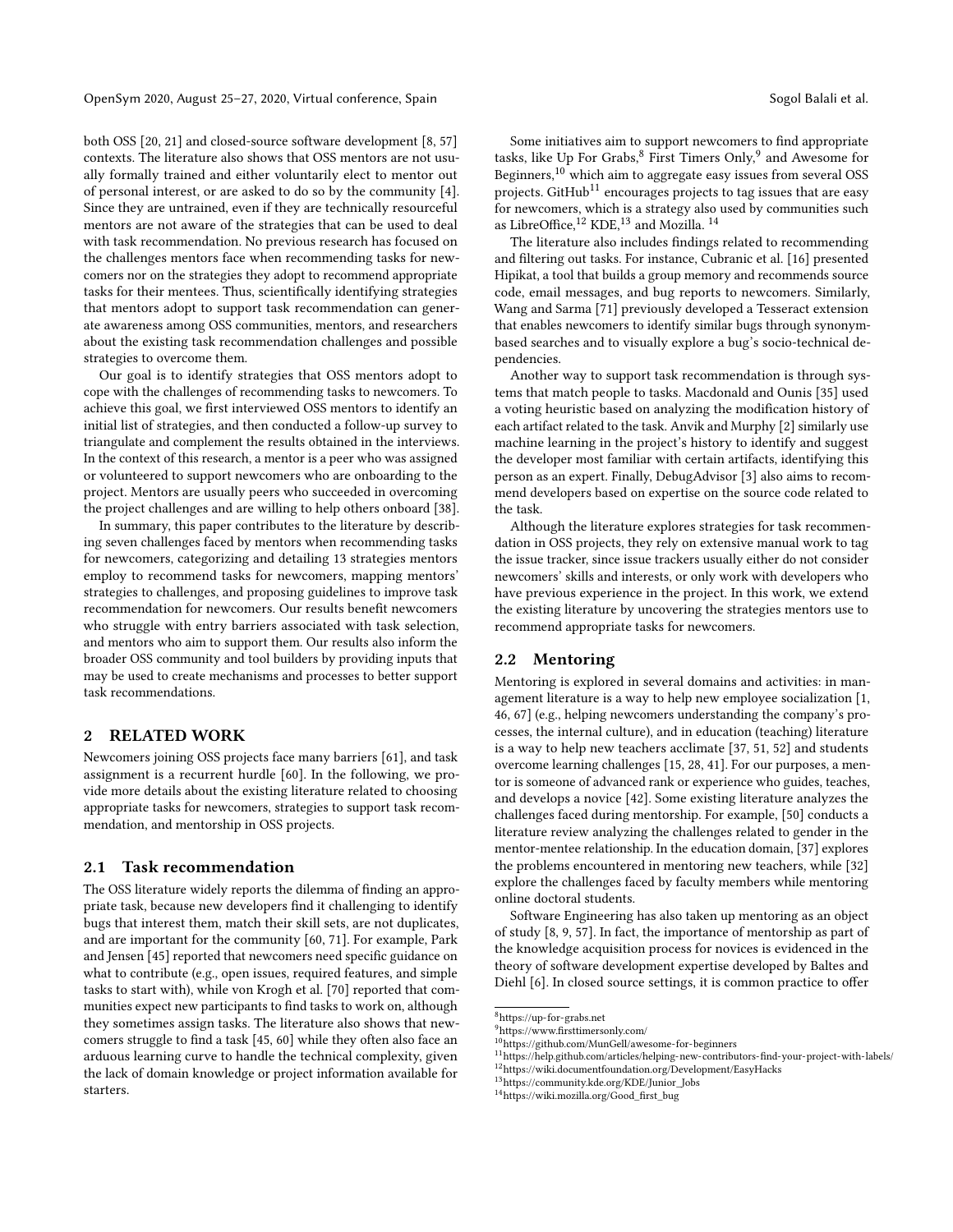formal mentorship to newcomers to support their first steps [\[8\]](#page-12-4). Dagenais et al. [\[18\]](#page-12-20) reported teams that proactively mentor newcomers make integration easier.

Formal mentorship in OSS has been attracting the attention of some researchers. Malheiros et al. [\[36\]](#page-12-21), Panichella [\[44\]](#page-12-22), and Canfora et al. [\[14\]](#page-12-23) proposed different approaches to identify and recommend mentors to OSS newcomers, claiming that mentoring benefits newcomers' onboarding. Fagerholm et al. [\[20\]](#page-12-5) conducted a case study to assess the impact of mentoring support on developers and found that it significantly improves newcomer onboarding. In addition, Schilling et al. [\[56\]](#page-13-12) studied the impact of mentoring on developers' training and retention in OSS projects. Based on their findings, the authors proposed mentoring as a training method for OSS projects and introduced a measure to assess mentoring's capacity to facilitate learning and retention among developers. In contrast, Labuschagne and Holmes [\[33\]](#page-12-24), who studied Mozilla, evidenced that onboarding programs may not result in long-term contributors, even though mentored newcomers considered the mentorship program valuable. In previous work, Balali et al. [\[4\]](#page-12-7) also analyzed challenges mentors face when onboarding newcomers. However, while that work focused on the overall process of onboarding and did not explore in depth any specific challenges or steps, they did suggest investigating what strategies mentors use to match tasks to fit a newcomer's interests and expertise as a potential fruitful research direction.

Although the literature shows some interest in OSS mentorship and approaches to support finding an appropriate task for newcomers, to the best of our knowledge there is no systematic identification of strategies that mentors employ to help newcomers select their tasks and the challenges they face in this process. The present work adds to the OSS onboarding and task recommendation literature, as well as to the scarce literature about mentoring in open collaboration environments.

# 3 RESEARCH PLANNING AND EXECUTION

In this section, we present our study planning (Section [3.1\)](#page-2-0), data collection (Section [3.2\)](#page-2-1), and analysis (Section [3.3\)](#page-3-0).

# <span id="page-2-0"></span>3.1 Study Planning

The goal of our study is to identify the challenges mentors face and the strategies they employ to recommend tasks to newcomers in OSS projects. To achieve this goal, we defined the following research questions (RQs):

RQ1. What are the challenges that mentors face when recommending tasks to newcomers?

RQ2. What are the strategies mentors employ to recommend tasks?

RQ3. Which strategies help mitigate challenges when recommending tasks to newcomers?

To answer our RQs, we designed a study combining interviews and survey. From the interviews, we derived a set of challenges and strategies. From the survey, we further investigated the mapping of strategies to challenges and collected additional strategies. Figure [1](#page-4-0) depicts the overview of our research method.

Recruiting our participants was challenging since mentors are usually not listed in the project documentation and some projects do not formalize this role. Moreover, mentors are often core project members, performing mentoring activities alongside other technical ones. Therefore, to recruit the interview participants, we first contacted two mentors using a convenience sample, and then applied the snowballing strategy. After completing each interview, we asked the interviewee to recommend another qualified OSS mentor for us to contact. Then, we sent the candidate a recruitment e-mail, which asked them about their experience in onboarding and mentoring newcomers. We included in our sample mentors from well-established and largely used OSS projects with at least 2 years of mentoring experience.

In total, we contacted 18 mentors, of whom we interviewed ten. Out of these ten participants, two self-identified as women, and eight as men. All of our interviewees had a minimum of two years of experience mentoring newcomers in OSS communities. Additionally, five participants had industry experience, and one had experience working in academia. All of our interviewees received a 25-dollar gift card in compensation for their participation. Table [1](#page-2-2) illustrates the demographic information of our study participants.

<span id="page-2-2"></span>Table 1: Demographics for the Interview Participants

|                |        | Years of experience |            |          |                            |
|----------------|--------|---------------------|------------|----------|----------------------------|
| ID             | Gender | Mentor              | <b>OSS</b> | Industry | <b>OSS Project</b>         |
| P <sub>1</sub> | M      | 8                   | 5          | 11       | Apache Lucene, Solar       |
| P <sub>2</sub> | M      | 2                   | 3          |          | Gnome                      |
| P3             | M      | 3                   | 3          |          | RedHat                     |
| P <sub>4</sub> | М      | 3                   | 5          | 6        | RedHat                     |
| P5             | M      | 2.5                 | 7          |          | Gnome                      |
| P6             | F      | $\overline{4}$      | 11         |          | Linux Kernel, Apache Spark |
| P7             | М      | 5                   | 5          | 37       | Not mentioned              |
| P8             | М      | 30                  | 15         | > 20     | Linux kernel               |
| P9             | M      | 16                  | 9          |          | KDE.                       |
| P10            | F      | 4                   | 5          | 0.5      | Open Hatch                 |

For the survey, we sent e-mails and posted advertisements on social networks and mailing lists. We received 31 answers, from which we discarded one due to incompleteness. Among our respondents, 24 self-identified as men and 6 as women. Their experience in open source averaged 6.8 years (min: 3, max: 15), and as a mentor 7.8 years (min: 2, max: 30).

#### <span id="page-2-1"></span>3.2 Study Execution: Data Collection

Our first data set was collected through semi-structured interviews. The interviews were conducted around the central question: "How do you recommend tasks to newcomers and what do you take into consideration?". We followed up by asking about specific challenges and scenarios in which the challenges occurred and how they acted in such cases. To validate our script and measure time, we conducted four pilot studies with Ph.D. students who had mentoring experience in industry or OSS environments. The results of these pilot interviews were discarded.

All interviews were remotely undertaken by two researchers using Skype, Google Hangouts, or phone, and lasted about 40 minutes. With participant consent, we audio-recorded all interviews, which were transcribed for the analysis. The interview script and the survey instrument are available as part of the supplementary material.<sup>[15](#page-2-3)</sup>

The survey comprised three sections: demographics, mapping of strategies to challenges, and open questions. To map strategies

<span id="page-2-3"></span><sup>15</sup><https://figshare.com/s/e4d1a8a13a9f5db9202d>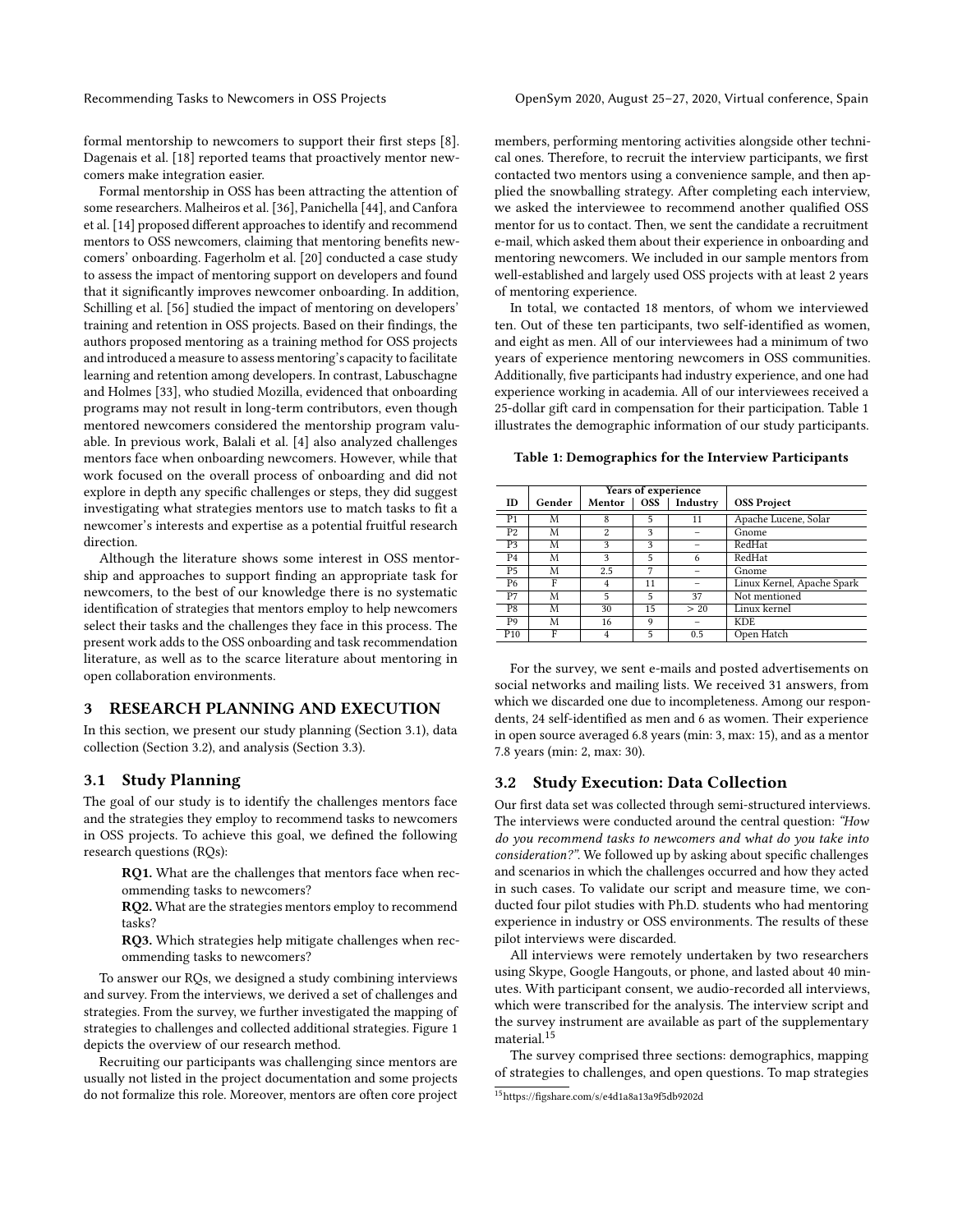to challenges, we presented a matrix, in which the mentors were asked to check which of the identified strategies can mitigate the challenges we identified. In the open questions, we asked about additional strategies (17 out of 31 answered this question); and more details about the successful application of any of the strategies (answered by 24 out of 31 participants).

### <span id="page-3-0"></span>3.3 Study Execution: Data Analysis

Each interview was manually transcribed, and then the first, third, and fourth authors followed a card sorting approach [\[58\]](#page-13-13) to analyze the data. They started by unitizing each interview into individual cards and applied open coding to classify strategies and challenges. During five weeks, the partial results were discussed and validated in a weekly basis with the other three more experienced authors. The whole process was conducted using continuous comparison [\[66\]](#page-13-14) during the coding sessions and negotiated agreement [\[27\]](#page-12-25) (as a group). In the negotiated agreement process, the researchers discussed the rationale they used to apply particular codes and reach consensus on which code should be applied for a given excerpt [\[25,](#page-12-26) [27\]](#page-12-25).

For the survey, we quantitatively analyzed the relationships between challenges and strategies, and conducted a process similar to the one used for the interviews to gain insights about the use of the strategies reported in the open-ended questions.

# 4 RESULTS

Our study revealed challenges faced (RQ1) and strategies employed (RQ2) by mentors when recommending tasks to newcomers. The codebook summarizing the categories found is available as a sup-plementary material.<sup>[16](#page-3-1)</sup>

The answers to the first two research questions were input to RQ3, in which we focused on matching strategies and challenges faced while recommending tasks. In this section, we report our findings per research question, illustrated by quotes from the participants, evidence from the survey, and our observations.

# 4.1 What are the challenges that mentors face when recommending tasks to newcomers? (RQ1)

The analysis of the interviews resulted in seven categories of challenges faced by mentors while helping newcomers choose their tasks. These challenges are shown in Table 2 and discussed as follows.

#### Table 2: Challenges faced by mentors for recommending tasks for newcomers

| Challenge name                                                         | m              |
|------------------------------------------------------------------------|----------------|
| Challenging tasks can create social fears in the newcomers             | C <sub>1</sub> |
| Mentors have to deal with newcomers' lack of holistic understanding    |                |
| about the project and its culture                                      | C2             |
| Lack of information about how newcomer-friendly a task is              | C <sub>3</sub> |
| Difficulty in identifying the complexity of a task                     | C <sub>4</sub> |
| Difficulty in estimating the amount of time necessary to finish a task | C <sub>5</sub> |
| Lack of friendly tasks available for newcomers                         | C6             |
| Lack of available information about newcomer's skills, interest, and   |                |
| expertise                                                              |                |

<span id="page-3-1"></span><sup>16</sup><https://doi.org/10.5281/zenodo.3970997>

(C1) Challenging tasks can create social fears in the newcomers (mentioned by P1, P3, P4, P10). Due to the socio-technical nature of OSS projects, newcomers may feel fearful of exposing a weakness or failing. P1 noted that "Usually, because of social fear, they just back off. They think they aren't good enough or they don't know enough." P4 also mentioned that "the biggest barrier is being afraid of being judged." P10 similarly stated: "sometimes newcomers will be shy to ask for help or not actively engaged when not knowing where to start." Mentors need to deal with these issues when directing newcomers to appropriate tasks.

(C2) Mentors have to deal with newcomers' lack of holistic understanding about the project and its culture (mentioned by P1, P2, P3, P4, P9). Projects are a complex socio-technical landscape, and newcomers have contact with isolated parts of the code or tasks. As mentioned by P1, "when a newcomer comes in, one thing is they don't understand all the moving pieces of the codebase. Even if they get the code, they don't get the impact on the bigger scheme of things." To make things worse, projects have specific conventions and protocols, and, as mentioned by P2, "sometimes the people are so used to these conventions, they have a hard time communicating them because they don't realize they exist." These specifics may especially harm newcomers or casual contributors [\[48\]](#page-13-15).

(C3) Lack of information about how newcomer-friendly a task is (mentioned by P1, P10). Often, there is a large number of tasks in the issue tracker—including potentially easy ones—but no direct way to spot tasks suitable for newcomers. P1 mentioned that "we don't know if things are suitable for newcomers." They complain that people who add issues do not add relevant information and tags that would indicate that the issue is simple to fix. Moreover, the tags that indicate easy tasks only appear for small and isolated tasks. P10 identified a concern about such tasks for newcomers: "I dislike having things labeled as 'bite-size' because it may cause someone to skip talking to anyone and just grab something. You miss out on a lot of important social interaction." According to this mentor, isolation and lack of interaction for newcomers can increase their social fear  $(C1)$ .

(C4) Difficulty in identifying the complexity of a task (mentioned by P7, P8). Some mentors also reported difficulties in estimating a task's complexity. P8 said "We don't have a good way [to evaluate the difficulty of a task]. (...) There's a lot out there to analyze the complexity of the code, but I've found none of it to be helpful in the Linux Kernel." Therefore, developers most often rely on their experience to evaluate a task. However, experts suffer from the "curse of knowledge"—the difficulty in seeing something from an outsider's point of view [\[53\]](#page-13-16). This was observed by P7: "A task may be more involved and technical than we thought initially. Then we may realize a task isn't suitable for someone because it's actually an expert level task."

(C5) Difficulty in estimating the time necessary to finish a task. (mentioned by P1, P8). Complementary to the complexity of the tasks, mentors are also concerned about task duration. Usually, mentors do not want to give newcomers long-term assignments and, sometimes even low complexity tasks can take a long time. However, determining the time to complete a task is not trivial, even for easy/non-complex tasks. P8 mentioned this difficulty: "It's hard to estimate the time needed for a task. I'm not good at gauging what is appropriate for a newcomer." This can be even worse when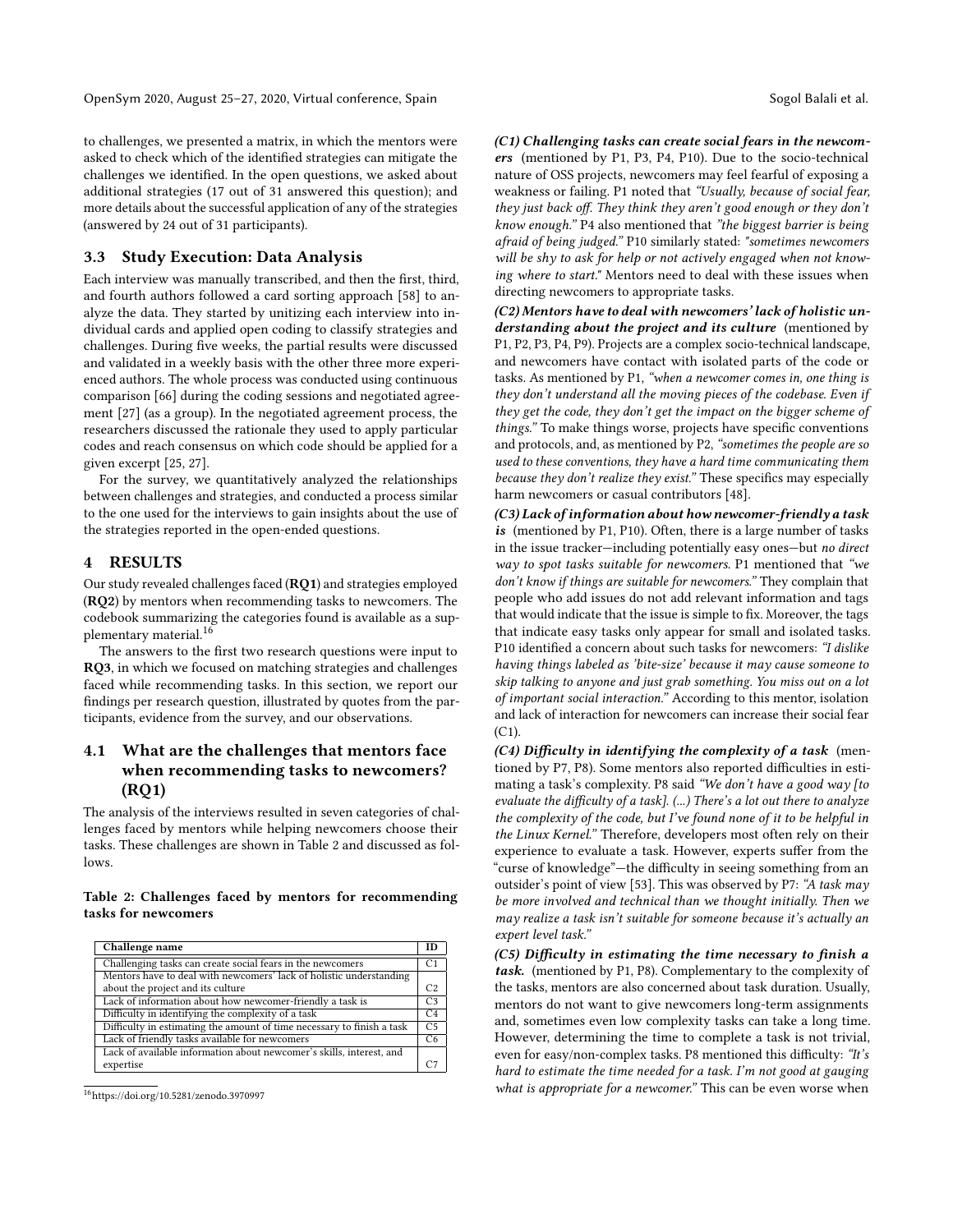<span id="page-4-0"></span>



Figure 1: Research method overview

newcomers' tasks need to be reviewed by other stakeholders for compliance or other reasons, as mentioned by P1: "Newcomers have to wait a while sometimes for a review, and it may even take months to get a review because people are busy and there aren't many committers to review. Also, sometimes, after a few months, the project has changed to the point where the originally submitted patch cannot even be used anymore."

(C6) Lack of newcomer-friendly tasks available (mentioned by P2, P4, P5). Sometimes, there are no easy-enough tasks available at the moment. Some interviewees reported that: "if you're a newcomer and come at a time when there aren't many tasks open for newcomers, . . . then the difficulty lies in finding something in a certain application to turn into a newcomer task" [P2].

(C7) Lack of available information about newcomer's skills, interests, and expertise (mentioned by P2, P4, P7, P9). Since mentors may lack information to help them assess newcomers' characteristics, they often misjudge newcomers' abilities, as P9 mentioned: "sometimes you think they can take on more than they, in reality, are capable of." Mentors often do not have access to a portfolio, or a set of previous work to evaluate the newcomers' abilities, as P4 said "some [newcomers] are very good but they don't have some work portfolio to show their previous skills." As P8 explained, "we don't have a good way to match a task with a developer."

# 4.2 What are the strategies applied by the mentors to recommend tasks? (RQ2)

We identified 13 strategies employed by mentors, as presented in Figure [2.](#page-5-0) We classified the strategies into five main categories, as described below. For each strategy, after their name we list the mentors who mentioned it.

<span id="page-4-2"></span>4.2.1 Strategies to identify task complexity. As already mentioned, identifying task complexity is challenging, even for mentors (C4). We explicitly asked our participants if they use a tool to help determine a task's difficulty. Eight out of ten participants mentioned that they do not use any tool. Although mentors rely on human judgment, they employ some strategies to support their analysis. We identified five strategies that mentors employ to identify task complexity (Table [3\)](#page-4-1).

<span id="page-4-1"></span>Table 3: Strategies to identify task complexity

| Category                 | <b>Strategy Name</b>                                                      |  |  |  |  |
|--------------------------|---------------------------------------------------------------------------|--|--|--|--|
|                          | Reproducing the bug                                                       |  |  |  |  |
|                          | Comparing the complexity of new bugs<br>with existing bugs in bug tracker |  |  |  |  |
| Identify task complexity | Tagging the task based on difficulty                                      |  |  |  |  |
|                          | <b>Adding documentation</b>                                               |  |  |  |  |
|                          | Discussing tagging in the conferences                                     |  |  |  |  |

Reproducing the bug (P2). For bug-related tasks, mentors reproduce the error to further understand it. As P2 explained, "First of all, we reproduce the bug and try to see what is causing it and find out what is necessary to fix it. Then we assess whether the skill level is similar to what a newcomer would have to fix it."

Comparing the complexity of new bugs with existing bugs in the bug tracker (P2). To further understand task complexity, mentors use previously tagged issues as a scale, comparing the complexity of new tasks with existing ones to find newcomerfriendly tasks, as P2 stated: "we use, for example, the bug tracker to figure out if a bug is at the same level as other newcomer bugs we have."

Tagging the task based on difficulty (P1, P2, P4, P5, P6, P7). Six mentors reported that tasks in their projects are tagged based on difficulty. Tags make newcomer-friendly tasks more visible to and identifiable by mentors and newcomers. As P5 also pointed out, "Mentors are strongly encouraged to tag tasks for newcomers based on complexity (how many concepts does a newcomer need to know, how deep should one's knowledge be)." In Figure [3,](#page-6-0) we can see examples of issues labeled as "good first issues." As P4 described, "we have this tool called Bugzilla, which we are tracking all the bugs. When we file a bug we find to be easy; instead of going directly to fix it, we tag it with a newcomer tag so that we have in our website a list of bugs that are suitable for newcomers." P6 adds: "we basically tag things that are good starter issues. If someone asks, we show them these starter tasks list. It's not perfect, but it works." On the other hand, P7 shared that newcomers do not want to only work on beginner tasks and that labelling a task "beginner" is not very rewarding to those working on the tasks. This mentor also reported having "medium"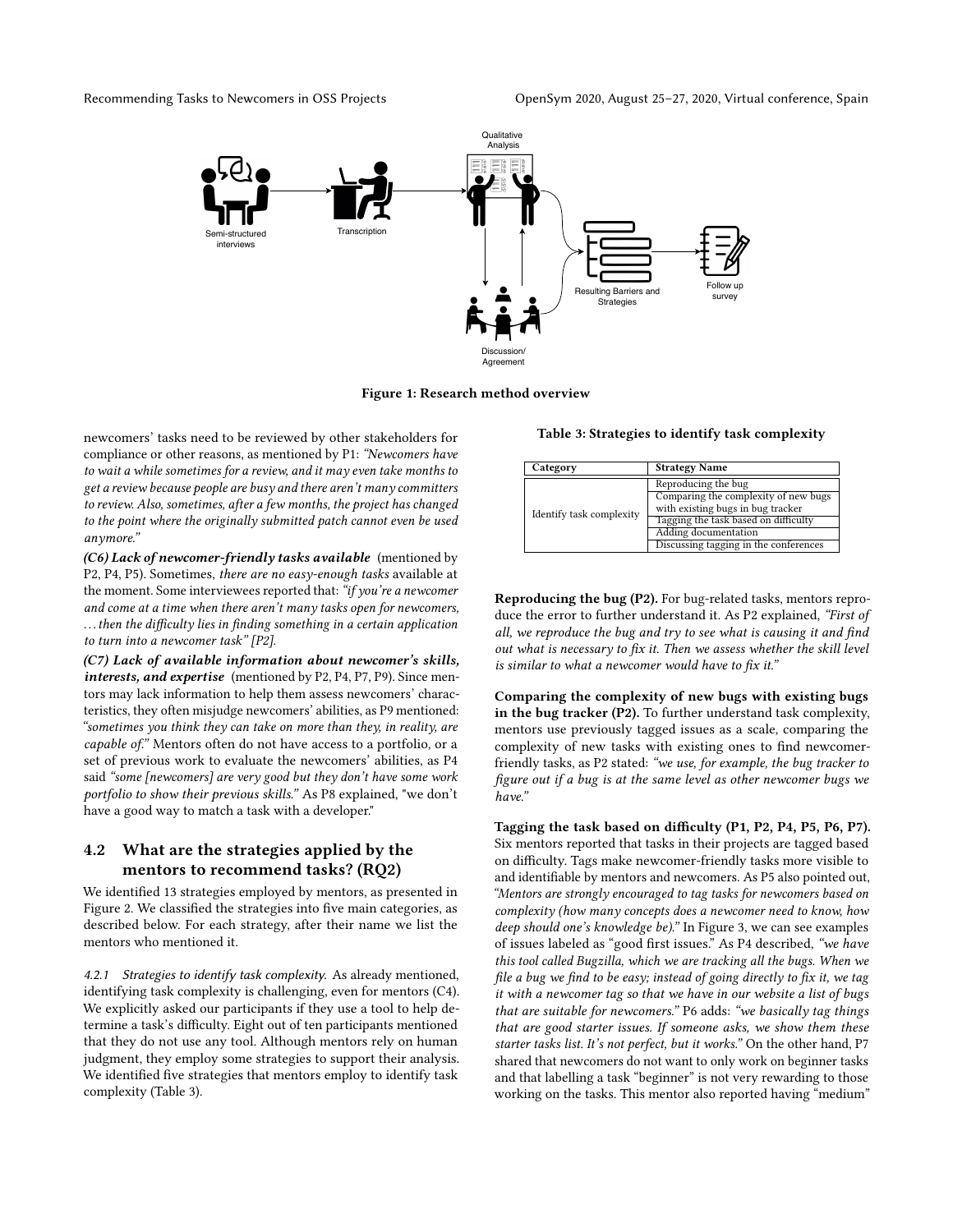<span id="page-5-0"></span>



and "major" tags, which people can progress through. However, P10 reiterates that evaluating task difficulty is complicated: "You're describing the relationship between the person solving it and the task itself. For one person, it may be easy, and for someone else it may not, it depends on the background. Some tasks are more difficult for more people, so you can say it's difficult overall."

However, as aforementioned, the lack of information about how newcomer-friendly a task is (C3) was frequently cited as a challenge, and P10 points out that tags might not be enough: "it can be tough if a project doesn't do a good job grooming tasks. When you label something as a good task for newcomers, it's necessary to check out some things before making that assessment that it's an easy task."

Adding documentation (P2, P4). Sometimes, project members also add information in the issue tracker to help newcomers, as explained by P4: "we put in the description how we want the contribution to be and which file they should look at. So we are pretty much tagging bugs and creating tutorials on how to fix this specific bug so they can learn the whole process of how to make their contribution." P4 further explained that the required skills should also be clear: "You look at the description of the task, you should be able to see if it requires familiarity with C, JavaScript, regular expressions, etc." P2 added: "usually when mentors assign the newcomer tag, we add clarifying info for the newcomer to read... we also provide specific resources for specific projects."

Discussing tagging in conferences (P1). Due to the relevance of tagging tasks in OSS project environments, members of OSS projects hold discussions to improve tagging, as P1 explains: "Some committers get together at conferences and meetups to discuss ideas to

help newcomers when getting involved... We discuss tagging at those conferences."

4.2.2 Strategies used to identify skills required for finishing a task. Besides determining task complexity, mentors and newcomers need to understand the necessary skills to complete a task. We found that mentors usually employ two strategies to identify the skills needed for working on a task, as listed in Table [4.](#page-5-1)

#### <span id="page-5-1"></span>Table 4: Strategies to identify the skills required to finish a task

| Category                                         | <b>Strategy Name</b>                                                                                                                          |  |  |  |  |
|--------------------------------------------------|-----------------------------------------------------------------------------------------------------------------------------------------------|--|--|--|--|
| Identify skills required<br>for finishing a task | Breaking the code into sections and identify<br>the concepts/algorithms involved in that task<br>Forming a mental model to help assess a task |  |  |  |  |

Breaking the code into sections and identifying the involved concepts/algorithms (P5, P6, P10). Breaking the code into pieces may help to identify required skills, as explained by P5: "To measure the skills, I go through the code line by line and break it into sections to tell what concepts are needed. I determine what algorithms they would need to know, what hardware they need to know, and what coding skills they need to work the bug." However, recognizing the required skill set for finishing a task is not an easy endeavor for mentors, as P10 stated: "[identifying what skill is required for finishing a task] is a little tough because there may be some unexpected elements."

Forming a mental model to help assess a task (P6, P10). We noticed that our participants reported forming a model of the project structure in their minds, which helped them recommending the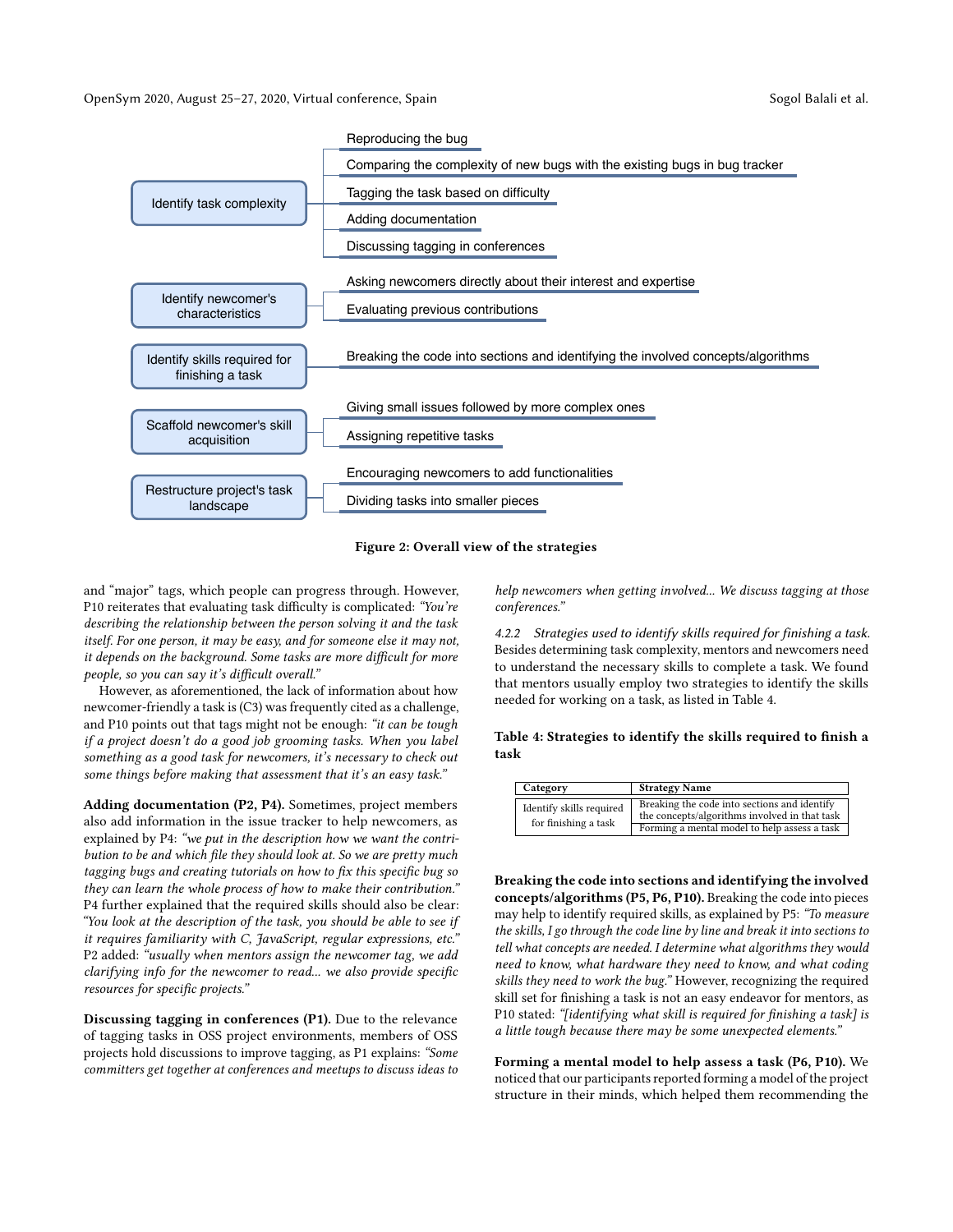<span id="page-6-0"></span>

Figure 3: JabRef's issue tracker with labels ("good first issues") to help newcomers identifying appropriate tasks

appropriate tasks for newcomers. For instance, P6 mentioned "When I see a task, I can make a mental model of where it may fit." Mental models are internal representations of the world that help humans understand, describe, and anticipate events and situations [\[30,](#page-12-27) [31\]](#page-12-28). P10 reported that she thinks through a workflow model to consider the required skills and possible locations for a bug.

4.2.3 Strategies to identify newcomer's characteristics. Another important aspect of supporting task selection is determining newcomers' characteristics, including but not limited to their interests, expertise, and areas of improvement. Mentors report identifying newcomers' characteristics as challenging (C7). Eight out of ten of our participants mentioned they evaluate newcomers' expertise, and five out of ten mentioned they look for what newcomers are interested in before recommending tasks to them. Our interviewees highlighted that they avoid recommending tasks that newcomers will not like. As P3 states, "I like to ask them if they would be interested in a task before assigning." Therefore, it is important that mentors identify newcomers' interests and areas of expertise. From the analysis of the interviews, we found two strategies mentors apply to help identify newcomers' characteristics, as presented in Table [5.](#page-6-1)

#### <span id="page-6-1"></span>Table 5: Task recommendation strategies to identify the newcomers' characteristics

| Category                               | <b>Strategy Name</b>                                                                                  |  |  |  |
|----------------------------------------|-------------------------------------------------------------------------------------------------------|--|--|--|
| Identify newcomer's<br>characteristics | Asking newcomers directly about<br>their interests and expertise<br>Evaluating previous contributions |  |  |  |

Asking newcomers directly about their interests and expertise (P1, P3, P4, P6, P7, P9, P10). Our participants learn about newcomers' interests and characteristics by directly asking them what they like and what their past experiences involved. P10 mentioned "I try to talk to them and help them before sending them off to look at the issue tracker. I gauge their interests and their mindset about the process to find a task for them." P6 complements this view: "I will ask someone what they are excited about and what they think their skills are, and then I'll tell them where to look, and they'll come back with some issues."

P10 explains that her first question is usually: "what is your background?" She also explicitly asks about previous experience with the platform: "If a person says they haven't worked on GitHub, that lets me know a big part of their first contribution will be getting to know how to use these basic tools. So maybe they will do something like fix a typo, very straightforward." Mentors also take into account the initial confidence of newcomers toward a specific task before assigning it to them. When people are initially confident, they associate success with their ability and failure with bad luck [\[24\]](#page-12-29). In this sense, P1 stated that "If they're confident with their technical skills, we point them towards stuff involving what they know."

Besides the current skills, mentors also ask newcomers what they want to improve, as P10 explains: "The two main things are: their [newcomers'] experience and how much they are looking to learn within a specific task. Do you want something easy for you? Or do you want to jump into something above your skill level?" Mentors report that having had some experience with the task creates a positive impact on their performance and motivation, as P1 stated: "If someone is good with ZooKeeper interactions, we would point them towards areas that focus on that."

Evaluating previous contributions (P4, P9, P10). Previous contributions provide evidence about newcomers' expertise, as explained by P4: "If we have some way to see past contributions of the newcomer, you can easily see it is something related to that they have done before." However, the mentor added that "Some students are very good, but they don't have some work portfolio."

4.2.4 Scaffolding newcomer's skill acquisition. Mentors frequently mentioned how they recommend a sequence of tasks to onboard newcomers, as presented in Table [6](#page-6-2) and described below.

<span id="page-6-2"></span>Table 6: Strategies to scaffold newcomers' skills acquisition

| Category                                 | <b>Strategy Name</b>                                                                                                  |  |  |  |
|------------------------------------------|-----------------------------------------------------------------------------------------------------------------------|--|--|--|
| Scaffold newcomer's<br>skill acquisition | Assigning a small task first and then<br>challenging the newcomers with bigger tasks<br>Recommending repetitive tasks |  |  |  |

Assigning a small task first and then challenging the newcomers with bigger tasks (P3, P7). According to our interviewees, offering newcomers small starter tasks provides mentors the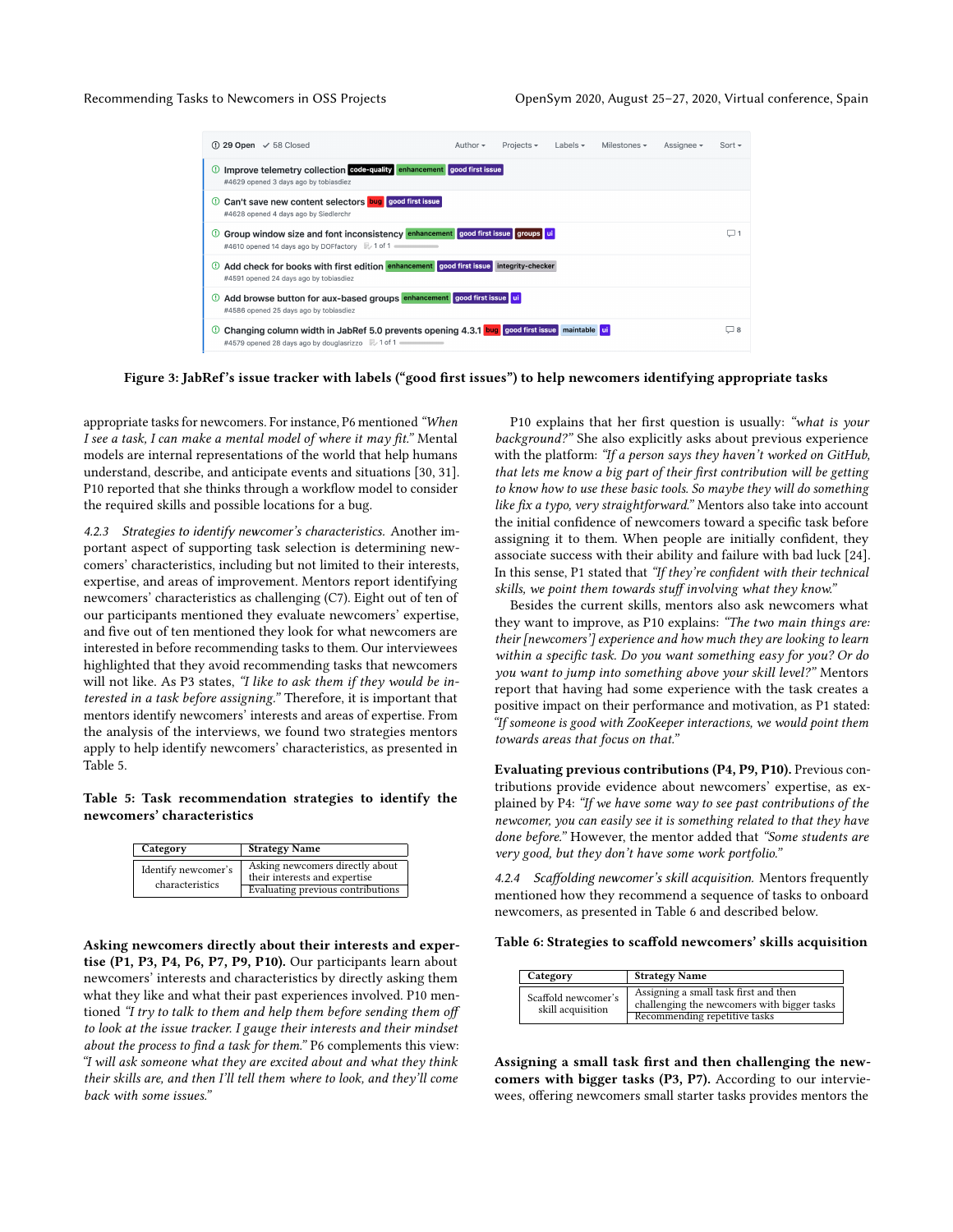opportunity to evaluate newcomers' skills and interests and support them through the learning curve. Regarding this, P7 stated: "Sometimes ... you have to start on the basic tasks and go from there. We see how they are doing and then move forward." Furthermore, mentors state that assigning small tasks that newcomers can complete keeps them motivated. P3 explained the task "has to be technically very simple[...] For example, one of the tasks we have for newcomers is modifying strings on the UI, so they get excited about having made that first contribution and see that everyone is using it. Since they face so many other barriers, the first task should not be technical. They have to figure out the tooling and Bugzilla so there is a lot they must overcome." Mentors adjust the trajectory of tasks based on how they see the newcomers' performance: "if the task should take about a week and the person finishes in a couple of days, you think 'hmm this may be too easy for them'."

Recommending Repetitive Tasks (P3). Mentors also use a strategy of assigning newcomers repetitive tasks to help them master specific skills and gain confidence before they move to more complex tasks. For example, P3 mentioned that"I usually choose tasks that are repetitive but not very technical, so maybe modifying many lines of code in the same way. It is not very technical, but then they learn a bit more about the programming language or the API." P6 complements this view: "Usually, it's better if they don't have to learn a new skill right away."

Letting newcomers choose their tasks (P1, P2, P4, P5, P6, P8, P9). This was not classified as a strategy, but we want to highlight that some mentors prefer to let newcomers find tasks that suit their expertise and interests, as P5 explains: "I don't assign tasks. One step of being a contributor is choosing your own task. We use Bugzilla, which lists all the bugs and tasks, and newcomers go there and pick something to work on. People come to me when they don't know what to do. Then, I guide them about what is easier and more complex and give them pointers." This view is shared with P1: "they usually just pick up something they know they would like." Our interviewees (7 out of 10) mentioned that they usually identify a subset of tasks and allow newcomers to choose the tasks they are more willing to accomplish.

4.2.5 Restructure project's task landscape. There are times during the project life cycle in which no newcomer-friendly task exists [\[4\]](#page-12-7); this was mentioned as a challenge by our mentors (C6). In these cases, mentors apply strategies to restructure the project's task landscape to explore or define newcomer-friendly tasks. We found two strategies that mentors employ to achieve this goal, as can be seen in Table [7.](#page-7-0)

#### <span id="page-7-0"></span>Table 7: Strategies to restructure the task's landscape

| Category                                | <b>Strategy Name</b>                                                                  |  |  |  |
|-----------------------------------------|---------------------------------------------------------------------------------------|--|--|--|
| Restructure project's<br>task landscape | Dividing tasks into smaller pieces<br>Encouraging newcomers to add<br>functionalities |  |  |  |

Dividing tasks into smaller pieces (P2, P3). Whenever possible, mentors divide tasks into smaller pieces, as P3 explained: "usually we can divide the tasks based on the project itself and knowledge about

specific parts of the project." This mentor preferred to create tasks related to the user interface: "There are parts of the projects that are low-level and parts using the UI. The UI parts are less technical and less demanding for a contributor while low-level tasks are more demanding."

Encouraging newcomers to add functionalities (P5). Another strategy reported by our interviewees involves encouraging newcomers to propose and add new functionalities to the project. Regarding this, P5 stated "In Gnome To Do, in the beginning, there were 6 tasks which were big and not suited to newcomers. Because I didn't have any easily fixable tasks, I encouraged newcomers to add new functionality as a way to contribute."

# 4.3 Which strategies help mitigate challenges when recommending tasks to newcomers? (RQ3)

Although some of the interviewees spontaneously reported some connections between strategies and challenges, this was not an explicit goal of our interviews. In the follow-up survey, as described in Section [3.1,](#page-2-0) we asked the respondents to identify which of the strategies they used to mitigate each of the challenges we identified; we also asked them (using open-ended questions) to provide any other strategies they used, and to mention the strategies that they have applied with success.

Table [8](#page-8-0) presents the number of survey answers (out of 30) that link the strategies to the challenges. We present the cells as a heat map, in which the darker cells represent the most recurrent matches, while the lighter cells represent the least recurrent ones. Moreover, cells marked with \* represent those for which the link also spontaneously appeared in the interviews. It is worth highlighting that each participant could check multiple strategies per challenge. From the table, it is possible to capture which kinds of strategies are applied to solve each challenge. For example, we can observe that to mitigate C4 (Difficulty in identifying the complexity of a task), the most applied strategies are tagging the task and comparing the new bugs with existing ones. We also observed that some challenges may be softened by multiple strategies (e.g., C2), while for others some specific strategies may be more appropriate than others (e.g., C6).

The table also helped us to explore a particular strategy's relevance. For example, the strategies "tagging the issues based on difficulty" and "adding documentation" are the most selected (77 and 85 times, respectively). Of the challenges these strategies help to overcome, one notices that the smallest number of matches for either strategy is 7. Tagging was the most mentioned strategy during our interviews (7 out of 10 mentors), which indicates that adding signs and more information to the issues may be a good way to help mentors and newcomers find appropriate tasks. Moreover, both were mentioned by 4 respondents (in the open questions) as successful ways to support task recommendation.

"Assigning a small task first and then challenge the newcomers with bigger tasks" and "dividing tasks into smaller pieces" were also selected several times (69 times each) as ways to overcome multiple challenges. Interestingly, when we asked participants through open questions which strategies they found to be the most successful, eight mentioned "start by assigning a small task, and then challenge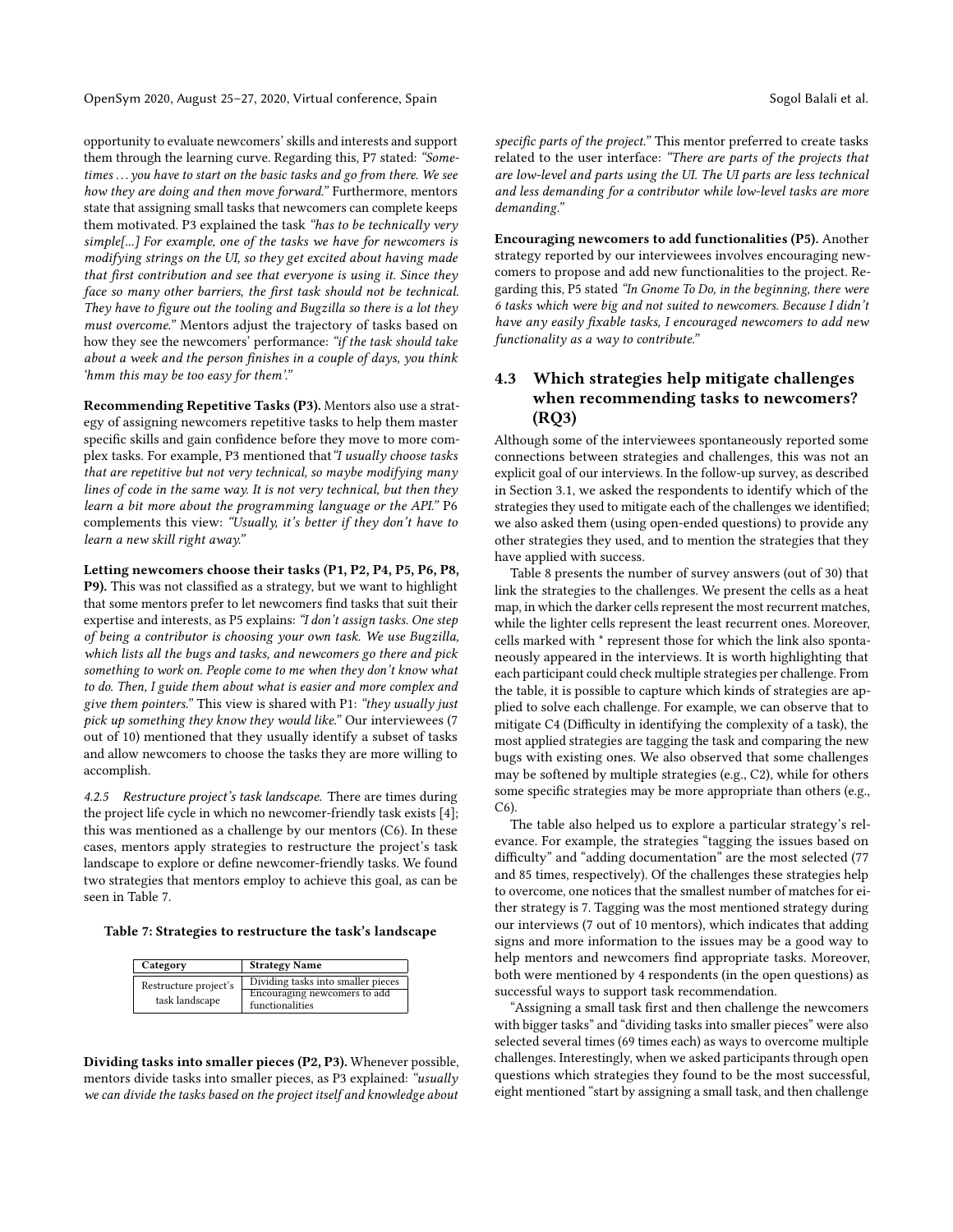<span id="page-8-0"></span>Table 8: Strategies used to overcome challenges (C1–C7); the cells are shaded to reflect the number of times survey participants mentioned these mappings (darker cells mean more mentions). Each participant could check multiple strategies per challenge. Cells marked with \* represent the matches identified in the interviews.

| <b>Strategy</b>                                                                                                                                             | C <sub>1</sub> | C <sub>2</sub> | C <sub>3</sub> | C <sub>4</sub> | C5             |                | C7    |
|-------------------------------------------------------------------------------------------------------------------------------------------------------------|----------------|----------------|----------------|----------------|----------------|----------------|-------|
| Reproducing the bug                                                                                                                                         |                | 15             | 15             | $4^*$          | o              |                | 15    |
| Comparing new bugs with the existing bugs in bug tracker                                                                                                    |                | 5              | 12             | $16*$          | 10             | 5              | 3     |
| Tagging the task based on difficulty                                                                                                                        |                | $7*$           | $11*$          | $19*$          | 12             | 13             | $8*$  |
| Adding documentation                                                                                                                                        | 11             | $19*$          | $20*$          | 12             |                | 9              |       |
| Discussing tagging in conferences                                                                                                                           | 11             |                | $10*$          |                |                |                | 6     |
| Breaking the code into sections and identifying the involved concepts/algorithms                                                                            |                | $15*$          | 10             | 12             | 10             | 3              | 10    |
| Asking newcomers directly about their interests and expertise                                                                                               | 14             |                | 4              | $\overline{2}$ | $\overline{c}$ | $\overline{c}$ | $20*$ |
| Evaluating previous contributions                                                                                                                           | 3              | 6              | $\overline{c}$ | 3              | 4              |                | $21*$ |
| Assigning a small task first and then challenge the newcomers with bigger tasks                                                                             | 15             | 19             | 3              | 8              |                |                | 10    |
| Recommending repetitive tasks                                                                                                                               | 11             | 14             | 3              | $\overline{c}$ | 4              |                | 12    |
| Encouraging newcomers to add functionalities                                                                                                                | 8              | 14             | 3              | $\overline{2}$ | 0              | $5*$           | 12    |
| Dividing tasks into smaller pieces                                                                                                                          |                | 11             |                | 13             | 12             | $15*$          | .5    |
| C1: Newcomers' social fear; C2: Lack of holistic understanding about the project; C3: Newcomers' lack of information about how newcomer-friendly a task is; |                |                |                |                |                |                |       |

C4: Difficulty in identifying the complexity of a task; C5: Difficulty in estimating the amount of time necessary to finish a task; C6: Lack of friendly tasks available for newcomers;<br>C7: Lack of available information abou

the newcomers with bigger tasks." One of them explicitly noted that "giving a small task to onboard the newcomer is the best."

We also observed that some of the strategies were applied to specific challenges. The best examples are the strategies of "asking newcomers directly about their interests and expertise" and "evaluating previous contributions," which heavily focus on finding information about newcomers' skills (to overcome C7).

In addition, we observed that the challenge of estimating the time necessary to finish a task (C5) is still open, with no strategy standing out as a way to help to overcome it. The most recurrent strategy for these challenges was "tagging the task based on difficulty." Finally, multiple strategies were selected by different respondents as a way to overcome the problems with newcomers' lack of a holistic understanding of the project (C2).

In general, the challenges with the highest number of matches in the survey are those that were also identified during the interviews. An exception is the category "assigning a small task first and then challenge the newcomers with bigger tasks." The respondents pointed out that it may help to overcome C1 (newcomers' experiencing social fears about working on challenging tasks) and C2 (newcomers' lack of holistic understanding about the project and its culture), but no explicit link emerged in the interviews. For the strategy "Reproducing the Bug," while half of the respondents mapped it to C2, C3, and C7, only four said that it helps to overcome C4 (difficulty in identifying the complexity of a task), which was the challenge to which the strategy was linked during the interviews. We hypothesize that this difference occurred because the survey was not explicit about who was responsible for reproducing the bug.

Lastly, we also asked the respondents to mention any other strategies that they use to recommend tasks to newcomers. Although we received 17 answers for this open question, the reported strategies could be classified into two types: strategies that are more general, related to onboarding or mentoring in general (not specifically for task recommendation); and replication or specialization of the strategies mentioned by our interviewees.

For the first type (strategies related to onboarding or mentoring in general), for example, one respondent mentioned "daily quick meetings with newcomers" as a good way to maintain consistent contact and follow-up with newcomers during the onboarding

process (they could perhaps also recommend tasks during these meeting). In another case, a respondent offered a set of tips to support newcomers' attraction, training, and onboarding: "[Help them to] get the software up and running with less effort; run coding workshops so people can work on issues together and support each other; give talks about our OSS, so people get curious.".

For the second type (replication or specialization of the strategies mentioned by our interviewees), for example, people reported the usefulness of documentation (e.g., "documentation is a big one"); and the potential use of different kinds of tagging ("continual tagging of difficulty levels for issues"; "tagging issues based on the skills and/or technologies that will be required to solve them."; "we tag and have identified mentors who are ready to assist". In other cases, people mentioned ways to assign small tasks and gradually increase complexity (e.g., "ask newcomers to do those small tasks and when it comes to complex ones, we give them the chance to choose from a set of tasks."; "assign easy tasks to them. Real beginners might need to touch one class, plus test, only.". Participants also mentioned ways to ask newcomers directly (e.g., "personal conversation with the newcomer. . . that paints the newcomer and mentor in the same boat." They confirmed that, through personal contact, "usually newcomers show their interest in contributing to specific areas". In summary, the analysis of the answers to the open question did not reveal new categories of strategies; however, it provided insights that the strategies uncovered during the interviews are relatively comprehensive and cover different specific methods mentors use to recommend tasks.

#### 5 DISCUSSION

In the section, we discuss task recommendation to newcomers in light of our results and related literature by proposing guidelines based on the identified challenges and strategies.

An overview of task recommendation by mentors. Finding an appropriate task to work in OSS projects is a hard task for newcomers [\[60\]](#page-13-3). This was also reported by Ann Barcomb and colleagues [\[7\]](#page-12-30) in the context of episodic contributors. They found that community managers find it difficult to identify and maintain a list of tasks that they can be picked up by these contributors, who are essentially newcomers to the project. In this paper, we evidenced that this process involves multiple challenges related to understanding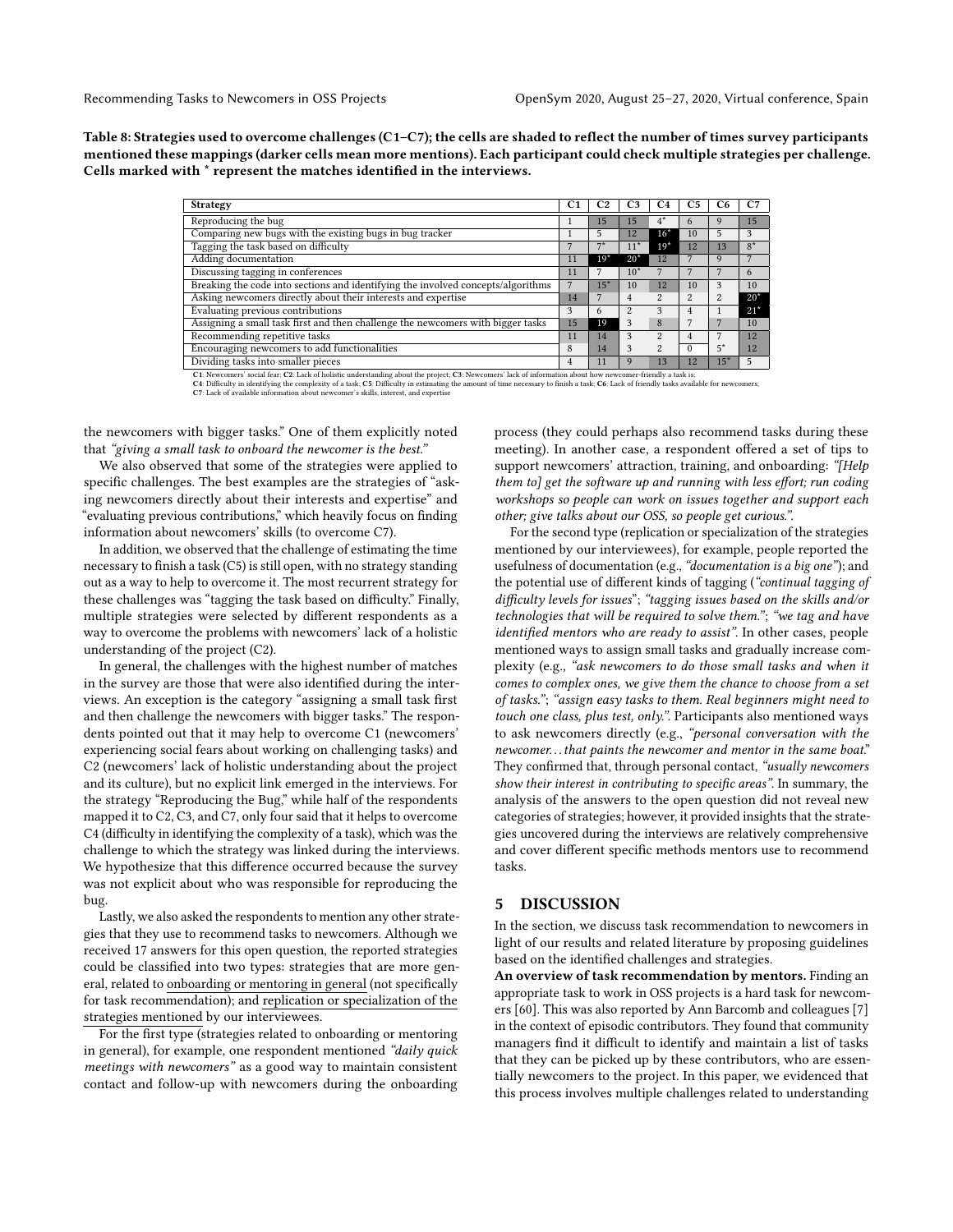newcomers' backgrounds and having a comprehensive knowledge about the tasks in the project. We also observed that the mentors have different strategies to overcome the challenges, usually not by relying on automated processes.

In particular, identifying task complexity is relevant since newcomers may feel demotivated if tasks are too simple or too complex. To determine task complexity, mentors reproduce the bugs, compare the bugs to other bugs on the issue tracker, and rely on tags, documentation, and conferences. Besides identifying task complexity, mentors determine the skills required for finishing the tasks. Although some mentors are aware of tools that can help identifying the complexity of the tasks and the required skills, they do not find them useful for this purpose and instead rely on their judgment. When they are unable to find any tasks that would be appropriate for newcomers, mentors work to improve the project's task landscape by introducing additional functionality to the project and dividing tasks into smaller pieces.

Regarding the newcomers, mentors mentioned that they identify newcomers' characteristics by evaluating their interests and expertise, their confidence levels, and the skills they want to improve. Based on their mental models and the self-assessment of newcomers, mentors try to match newcomers and tasks. To support skill acquisition, mentors progressively increase the task complexity level to challenge newcomers and also assign repetitive tasks.

Concerning the strategies applied to identify and recommend the tasks to newcomer, we noticed that the findings of this study presents a considerable intersection with the practices proposed by Ann Barcomb et al. [\[7\]](#page-12-30). For example, similar "Tagging the task based on difficulty," they report that "Identify appropriate tasks" and "Define one-off tasks" are good practices for community preparation to episodic contributors. Still, they identified "Detail how to complete a task" as a practice used to support the onboarding. Here we found indication that "Adding Documentation" helps to overcome most of the challenges faced when mentors recommend tasks to newcomers. This evidences that, while the strategies are not formally documented, they are widely used.

Provide easily accessible information about the tasks. When mentors assign tasks to newcomers, they need to filter them based on factors such as complexity and required skills. Without proper information, they must sift through the available tasks and read descriptions to triage tasks that may be newcomer-friendly, or "lowhanging fruits" [\[72\]](#page-13-17). Depending on the size and complexity of the project and the number of available tasks, this can be a complicated and tedious activity. For example, the project kubernetes<sup>[17](#page-9-0)</sup> had more than 2,000 open tasks when this paper was written.

Labeling/tagging is a widespread practice for providing support in task selection. During this process, project members add labels to tasks, as described by our interviewees (Section [4.2.1\)](#page-4-2). Our survey respondents acknowledged that this strategy aids in overcoming most of the challenges (see Table [8\)](#page-8-0). Adding detail to a task can help both mentors and newcomers develop a more holistic picture of its complexity and solution, which facilitates the assessment of whether a task matches a newcomer profile. We suggest that tags inform about the tasks' appropriateness for newcomers in terms of required skills, priority, estimated effort, and difficulty. Although tagging is an approach recommended by GitHub and OSS

project guidelines, sometimes projects do not have the capacity to triage and label tasks. This may lead to another problem: the lack of (explicitly) available tasks (C3). When a project adopts the labeling strategy, it is important to maintain and update the labeled issues to prevent newcomers from taking on already fixed or outdated issues [\[59,](#page-13-18) [63\]](#page-13-2). Providing automated ways of tagging and better supporting human annotators are still open research opportunities that could provide great help to mentors and newcomers.

Explore different ways to understand newcomers' skills. Our results indicate that expertise and skill identification (C7) is a key challenge for mentors while recommending a task to newcomers. The evidence collected here extends the understanding that awareness of developers' skills is the foundation for building productive teams [\[23\]](#page-12-31). This result may also trigger several discussions and can be analyzed through the lens of the existing literature and theories. A recent study from Baltes and Diehl [\[6\]](#page-12-19) presented a theory mapping the main traits of software developers' expertise. Mentoring is explicitly presented as a central part of the theory, since it helps "building knowledge and thus contributes to the development of expertise." This theory also highlights that mentorship is a feedback mechanism that may help developers gain task-specific and general knowledge. Although the theory shines light on the importance of mentorship in knowledge acquisition, the authors of the theory could not find appropriate ways to objectively assess expertise. Our results echo this evidence, since we noticed that the mentors did not provide any objective way to assess newcomers' expertise.

In fact, mentors usually interact with newcomers to collect additional information to match their current skill level with the skills required for a specific project or task. This unstructured communication creates a strong mentor-mentee bond and facilitates the formation of ties that may influence future engagement. This strategy is in line with the landscape feature of proactive assistance and mentoring culture stated by Dagenais et al.' [\[18\]](#page-12-20), which was considered by their study as the most influential in how pleasant and efficient the integration experience was for the newcomer, and was also mentioned by 7 survey respondents as an effective way to reduce social fear (C1). However, sometimes the gathered information can be subjective and influenced by low or high levels of self-confidence. Their self-assessment may not be accurate [\[6\]](#page-12-19), because "if a person's pattern of past performance was highly variable in relation to relatively constant evaluation criteria [they] would not be able to form a stable assessment of his ability . . . highly variable tasks may not be characterized by a person as skill task at all but as involving factors beyond his control." [\[24\]](#page-12-29).

The strategy of directly asking newcomers to identify their skills may also be impacted by communication issues. The literature points out that professional developers experience gaps in communication (both written and oral communication) [\[49\]](#page-13-19) and negotiation skills [\[34\]](#page-12-32). Additionally, the completely remote mentoring (e-mentoring) approach usually employed in OSS, as opposed to face-to-face interactions, may reduce trust between the parties [\[65\]](#page-13-20) and likewise decrease communication effectiveness [\[12\]](#page-12-33). Thus, in some cases it may not reduce or eradicate newcomers' social fears [\[68\]](#page-13-21), especially in the initial (or introductory) phase of the joining process [\[43\]](#page-12-34). Miscommunication on text-based channels is common, since context and expression is often lost [\[65\]](#page-13-20). However, as the literature indicates, e-mentoring—a computer-mediated

<span id="page-9-0"></span> $^{17}{\rm https://github.com/kubernetes/kubernetes/issues}$  $^{17}{\rm https://github.com/kubernetes/kubernetes/issues}$  $^{17}{\rm https://github.com/kubernetes/kubernetes/issues}$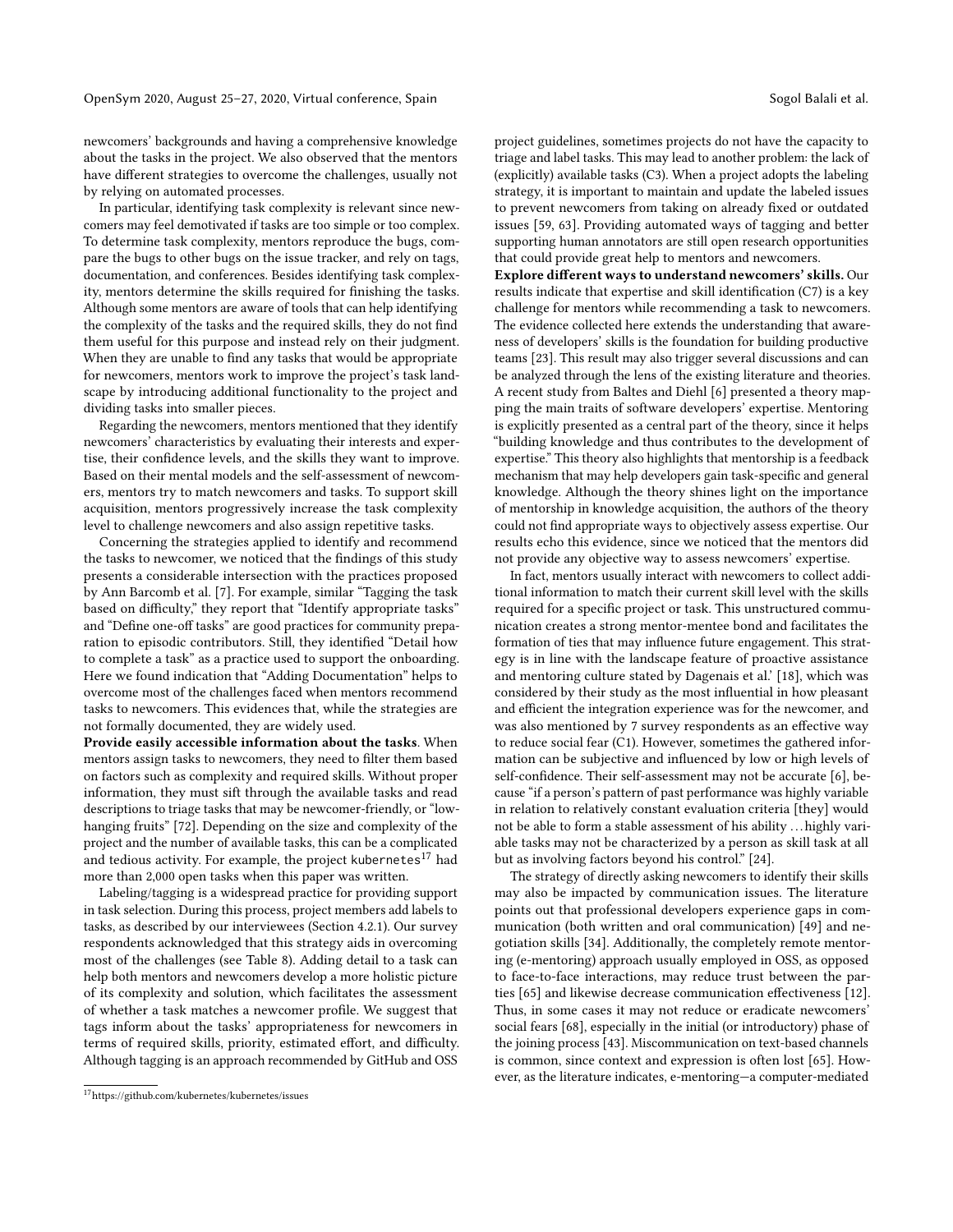alternative to the classic face-to-face mentoring—can scale up mentoring, providing more information to mentees and enabling them to connect with more people than classic face-to-face mentoring would allow [\[64\]](#page-13-22). E-mentoring has a particular applicability for OSS communities, as the work is conducted in a distributed way [\[69\]](#page-13-23).

As several of our interviewees reported, another way to identify existing skills is by relying on a portfolio built on data from previous interactions with repositories and technical communities. This is understandable since software development leaves traces of development activities in the repository, which can then be used for inferring the expertise of developers [\[17\]](#page-12-35). Existing tools such as "My GitHub Resume"[18](#page-10-0) and "Visual Resume" [\[54\]](#page-13-24) may help to assess developers' skills based on real interactions. However, these tools are not widely-used by OSS developers. Moreover, sometimes no historic data of a newcomer's contributions is available to evaluate expertise. Therefore, mentors who are unable to promptly identify newcomers' skills, can instead evaluate them by giving small tasks to the newcomers. This strategy allows them to explore the project while they have the chance to evaluate the newcomer's performance. This manner of assessing skills may be effective for contextualizing the newcomer's background within the project boundaries. However, it may create further issues if the tasks used for this evaluation are too easy or too complex, including demotivating newcomers and reducing retention. Therefore, mentors should explore multiple ways to understand newcomers' skills.

Create a pathway for newcomer learning and retention. According to our survey respondents, starting with smaller tasks and following them with more complex tasks is an effective strategy. Creating an adequate path and providing appropriate encouragement and support may also help in engaging and retaining newcomers. Creating these pathways depends not only on the skills of the newcomers, but on aspects such as developers' goals, motivations, and availability [\[55\]](#page-13-25). One option is to provide tasks that require higher competence of a particular skill and then move on to more complex and broad tasks. Another option is to keep newcomers working on tasks that fit their current skill set. The choice for the most appropriate alternative should align with the newcomers' goals, which requires constant follow-up from the mentor. The theory of Legitimate Peripheral Participation (LPP) has been widely adopted and describes how participation, situated learning, and identity construction are interrelated, and can evolve as a person joins a community of practice [\[29\]](#page-12-36). Instead of processing information in an isolated style, situated learning occurs though social interactions and puts a strong focus on practicing the acquired knowledge [\[19\]](#page-12-37). Fang et al. [\[22\]](#page-12-38) suggested that OSS developers' learning behavior is situated in their everyday activities and that newcomer retention can occur after having repeated positive situated learning and identity construction social interactions. The strategy mentioned by our participants of creating an appropriate and evolutionary pathway of tasks with appropriate encouragement and support is also aligned with the situated learning of identity construction LPP.

Help newcomers develop a holistic view of the project. One challenge reported by mentors was that newcomers tend to lack a holistic understanding of the project (C2). This is a problem that has been previously mentioned in the literature. For example, Dagenais et al. [\[18\]](#page-12-20) mention that newcomers are like explorers who must orient themselves within an unfamiliar landscape. Although this is not directly related to task recommendation, this challenge may have implications related to 'hidden' skills that the task may require (e.g., libraries, frameworks, social skills, and tools). Therefore, it is important that newcomers have a high-level view of the project so they can identify key components, tools, structures, processes, and practices and how they are related to the project. Providing upfront information is important and may guide newcomers by acting as maps and signs [\[62\]](#page-13-26). This was acknowledged by 19 survey respondents (63%), who mentioned adding documentation as a good way to overcome this challenge.

However, creating and maintaining this high-level (yet thorough) information may be challenging. In particular, summarizing and structuring information in a manner that does not overload the reader but still hits all relevant points is no easy feat. In addition, creating documentation aimed at newcomers may be challenging when diversity needs to be considered. Different newcomers may have different learning styles [\[13\]](#page-12-39), requiring information to be displayed in various forms and depths. It is important to leverage information architecture techniques to design an appropriate way to display information to newcomers. Another challenge is maintaining documentation. According to the Open Source Survey [\[73\]](#page-13-27), "incomplete or outdated documentation is a pervasive problem, observed by 93% of respondents, yet 60% of contributors say they rarely or never contribute to the documentation." Thus, although important, documentation is usually overlooked by the community. Failing to maintain documentation in the project may lead to untruthful or misleading information.

#### 5.1 Future Opportunities and Implications

In this subsection, we discuss how different stakeholders can leverage our results. We also discuss gaps that were uncovered by our results and can be seen as potential future research streams.

OSS communities and mentors. We found that providing up-todate and straightforward documentation of available open issues and precise tagging of available open issues are some techniques that OSS communities can utilize to support both newcomers and mentors. Moreover, we identified a set of task recommendation strategies and provided guidelines that can be used by mentors to recommend tasks to newcomers.

Researchers. This research described several challenges and strategies that could be further investigated and supported. Research is needed to help the community develop a more precise description of newcomer-friendly tasks. Observational studies may be conducted to understand what information newcomers look for when selecting a task and to provide insights about the dimensions that should become labels. Information needs and mentoring strategies for newcomers with different learning styles [\[13\]](#page-12-39) could also be investigated. In addition, exploring how the newcomers actually find information may inform machine learning approaches to automatically suggesting labels for issues. Moreover, identifying better ways to elicit newcomers' characteristics, evaluate their effectiveness, and propose novel and more effective methods of evaluating newcomers' characteristics can be a potential research topic. Furthermore, as a continuation of this work, future work may focus on

<span id="page-10-0"></span> $^{18}{\rm https://resume.github.io/}$  $^{18}{\rm https://resume.github.io/}$  $^{18}{\rm https://resume.github.io/}$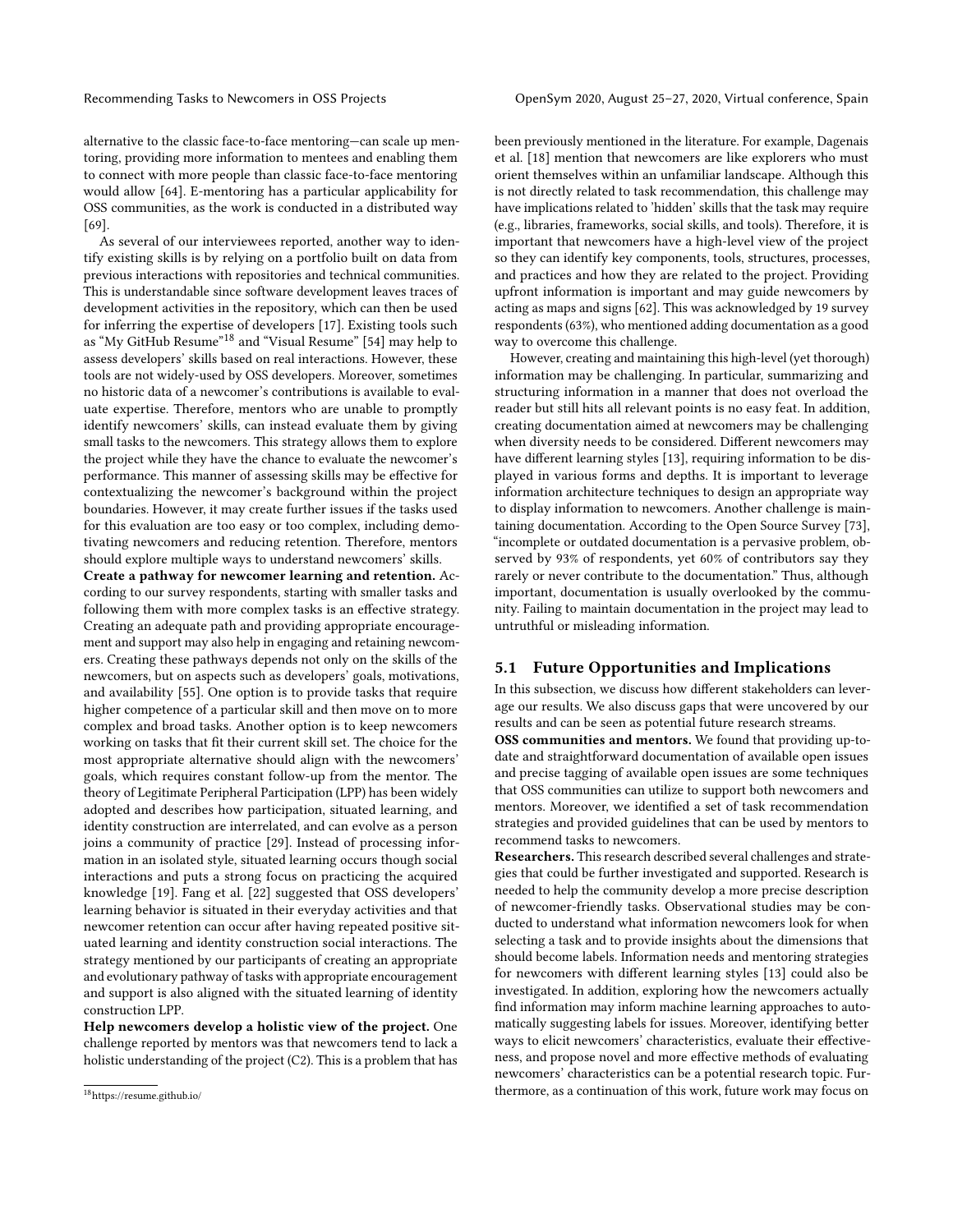investigating how each strategy influences newcomers' motivation to work, retention in the project, and assertiveness in recommended tasks.

Education and Training Personnel. People interested in education and training can make use of our findings to identify effective ways to assign tasks to newcomers in OSS projects. Mentors play an important role in assigning tasks to newcomers and guiding them in finding appropriate tasks for themselves. When asked whether they had been trained to act as a mentor, all of our participants answered "no." Given the number of social barriers revealed by the participants, it is important that (future) professionals acquire the proper social skills that will better prepare them to mentor. Therefore, OSS communities and educators can devise specific training on the skills needed to be a mentor and on the best strategies to recommend tasks. For newcomers' education and training, the challenges evidenced here serve as a starting point for making instructors aware of what to expect when incorporating OSS projects in their teaching, which is becoming more common [\[11,](#page-12-40) [40,](#page-12-41) [47\]](#page-13-28).

#### 6 LIMITATIONS

Although we collected data from mentors with different backgrounds and continued interviewing until we were not able to identify any new challenges or strategies in 2 interviews in a row, we likely did not discover all possible challenges and strategies or provide complete explanation of them. To mitigate this, in our follow up survey we asked the mentors if they applied any additional strategies and no new strategy was found. Still, we are aware that the OSS universe is vast, and strategies can differ according to projects.

We acknowledge that the size of our samples can be considered small. However, the amount of participants is in line with the anthropology literature, which mentions that a minimum of 10 knowledgeable people is enough to uncover and understand the core categories in a study of lived experience [\[10\]](#page-12-42), and a minimum of six interviews for phenomenological studies [\[39\]](#page-12-43). Moreover, we reinforce that identifying people who are mentors in OSS projects is not trivial. Finding participants for this study was challenging because mentoring in such non-structured environments can take place through private, not publicly visible communication channels [\[20\]](#page-12-5). To increase the number of respondents in our study, we deployed multiple tactics to reach mentors, including reaching out to personal contacts (and snowballing) and previous contacts with Google Summer of Code mentors, social media posts, and OSSrelated mailing lists. We preferred not to reach people through project-specific mailing lists or communication channels to avoid spamming lists created for purposes not described in the code of conduct of the projects (which may lead to ethical concerns) [\[5\]](#page-12-44). Moreover, we relied on self-reported experience in mentoring to select our participants. During the analysis of the interviews we looked for evidence of their mentoring experience and we could not find any case for which we identified a mentor with low experience.

Since we employed a snowballing approach to sampling our participants, we acknowledge that sampling bias affects our interviewees' selection, including self-selection and social desirability biases. However, we counteracted this effect by seeking out different perspectives, inviting people with different profiles and diverse backgrounds and from various projects, and adding the survey. Still, since our survey was anonymous, we cannot discard the potential intersection between survey respondents and interviewees. Although this is unlikely to happen, in the worst case our population was increased 200%. Moreover, even if interviewees responded to the survey, they were exposed to consolidated strategies, giving them a chance to reevaluate what was found.

Another potential threat to the results' validity is the subjectivity of the interview data classification. To avoid this threat, we used an approach in which all analysis was thoroughly grounded in the data collected and exhaustively discussed amongst the whole team to reach an agreement. The team includes researchers with extensive experience in qualitative methods, and precautions were taken to mitigate bias in the data collection, analysis, and report.

This research focused on OSS settings to gain a deeper understanding of this specific community. Challenges and strategies may be different for companies, other online communities, and different types of users. Future research should focus on analyzing the commonalities and differences among task assignment strategies in different domains to build generalized models and theories about onboarding and mentorship in open collaboration communities.

### 7 CONCLUSION

In this paper, we analyzed data collected through interviews and a survey conducted with mentors from different OSS communities to identify challenges faced and strategies used by mentors to recommend tasks to newcomers. In our analysis, we identified 7 challenges that mentors face when recommending tasks to newcomers. The identified challenges range from handling newcomers' low self-efficacy (C1) and understanding their background—with regard to the project (C2) and technical skills (C7)—to dealing with poor (or lack of) information about the tasks available at hand (C3- C6). Regarding the strategies, we identified 13 approaches to task recommendation. We further classified them into 5 umbrella categories: identify newcomers' characteristics, scaffold newcomers' skill acquisition, identify task complexity, identify skills required to finish a task, and restructure task landscape.

In our survey, we mapped the task recommendation strategies to the challenges faced by the mentors. Our analysis revealed that these strategies serve different goals (helping mitigating specific challenges), and some help dealing with multiple challenges, for instance, "Tagging the issues based on difficulty" and "adding documentation" are perceived as good approaches to dealing with multiple challenges that hinder task recommendation.

Scientifically identifying mentors' practices when recommending tasks for newcomers is, to the best of our knowledge, still unexplored research. Our results provide insights into how mentors perform these strategies and can be used by: newcomers and mentors to collaboratively devise strategies for skill acquisition and successful onboarding to OSS projects; mentors to guide their choices of strategies; OSS communities to improve the project's task landscape; and researchers and tool developers to design automated support for the strategies employed by OSS mentors.

# ACKNOWLEDGEMENTS

We thank all interviewees and survey participants for their great contribution to this research. This work is partially supported by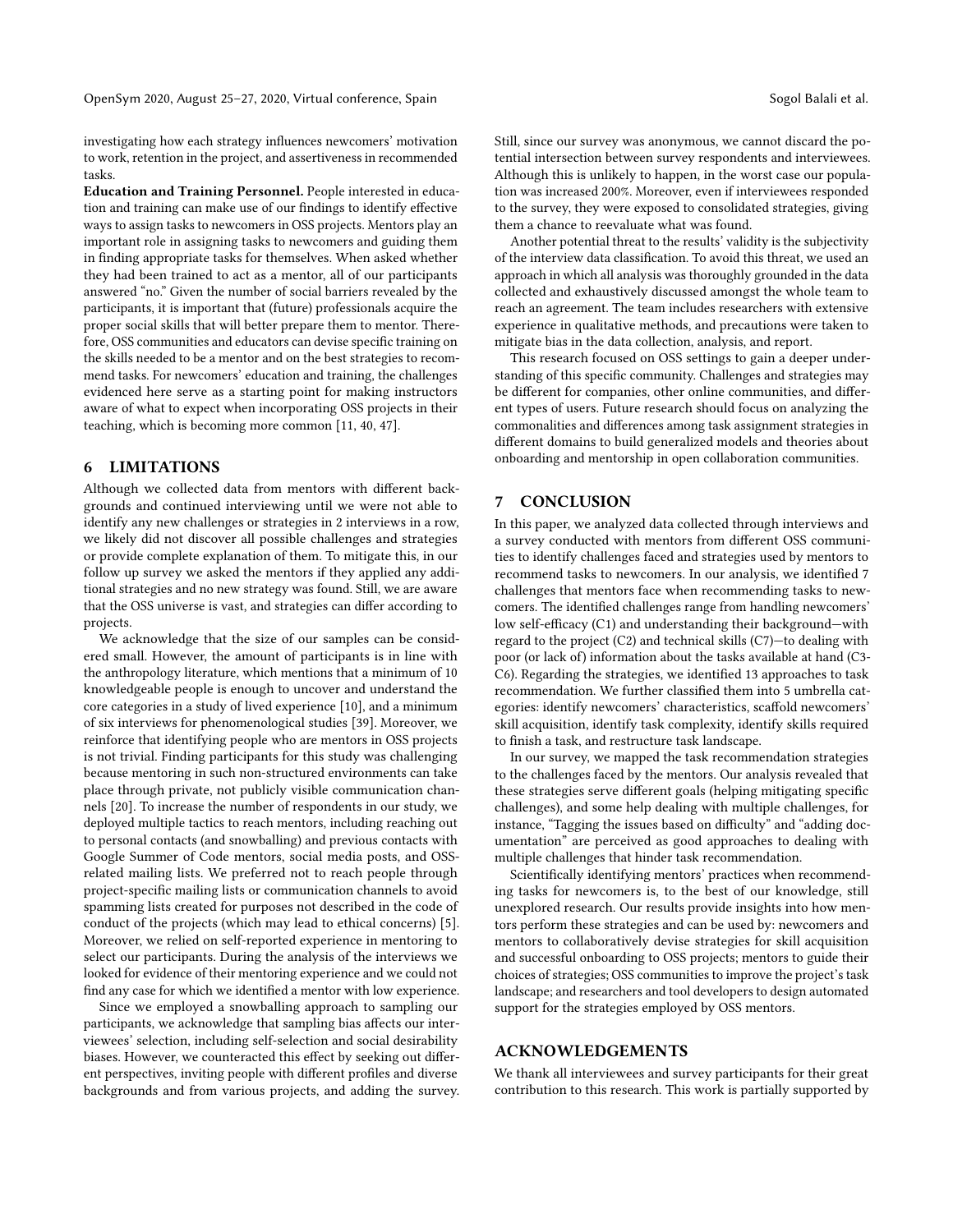Recommending Tasks to Newcomers in OSS Projects OpenSym 2020, August 25-27, 2020, Virtual conference, Spain

the National Science Foundation under Grant Numbers 1815486, 1815503, 1900903, and 1901031.

#### REFERENCES

- <span id="page-12-11"></span>[1] Tammy D Allen, Lillian T Eby, Georgia T Chao, and Talya N Bauer. 2017. Taking stock of two relational aspects of organizational life: Tracing the history and shaping the future of socialization and mentoring research. Journal of Applied Psychology 102, 3 (March 2017), 324-337.<https://doi.org/10.1037/apl0000086>
- <span id="page-12-1"></span>[2] John Anvik and Gail C. Murphy. 2011. Reducing the Effort of Bug Report Triage: Recommenders for Development-oriented Decisions. ACM Trans. Softw. Eng. Methodol. 20, 3, Article 10 (Aug. 2011), 35 pages. [https://doi.org/10.1145/2000791.](https://doi.org/10.1145/2000791.2000794) [2000794](https://doi.org/10.1145/2000791.2000794)
- <span id="page-12-10"></span>[3] B. Ashok, Joseph Joy, Hongkang Liang, Sriram K. Rajamani, Gopal Srinivasa, and Vipindeep Vangala. 2009. DebugAdvisor: A Recommender System for Debugging. In Proceedings of the the 7th Joint Meeting of the European Software Engineering Conference and the ACM SIGSOFT Symposium on The Foundations of Software Engineering (ESEC/FSE '09). ACM, New York, NY, USA, 373–382. [https://doi.org/](https://doi.org/10.1145/1595696.1595766) [10.1145/1595696.1595766](https://doi.org/10.1145/1595696.1595766)
- <span id="page-12-7"></span>[4] Sogol Balali, Igor Steinmacher, Umayal Annamalai, Anita Sarma, and Marco Aurelio Gerosa. 2018. Newcomers' Barriers. . . Is That All? An Analysis of Mentors' and Newcomers' Barriers in OSS Projects. Computer Supported Cooperative Work (CSCW) 27, 3 (01 Dec 2018), 679–714.<https://doi.org/10.1007/s10606-018-9310-8>
- <span id="page-12-44"></span>[5] Sebastian Baltes and Stephan Diehl. 2016. Worse than spam: Issues in sampling software developers. In Proceedings of the 10th ACM/IEEE International Symposium on Empirical Software Engineering and Measurement. 1–6.
- <span id="page-12-19"></span>[6] Sebastian Baltes and Stephan Diehl. 2018. Towards a theory of software development expertise. In ACM Symposium on the Foundations of oftware Engineering (FSE 2018). 187–200.
- <span id="page-12-30"></span>Ann Barcomb, Klaas-Jan Stol, Brian Fitzgerald, and Dirk Riehle. 2020. Managing Episodic Volunteers in Free/Libre/Open Source Software Communities. IEEE Transactions on Software Engineering (2020).
- <span id="page-12-4"></span>[8] Andrew Begel and Beth Simon. 2008. Novice Software Developers, All over Again. In Proceedings of the Fourth International Workshop on Computing Education Research (ICER '08). ACM, New York, NY, USA, 3-14. [https://doi.org/10.1145/](https://doi.org/10.1145/1404520.1404522) [1404520.1404522](https://doi.org/10.1145/1404520.1404522)
- <span id="page-12-18"></span>[9] Lucy M. Berlin. 1992. Beyond Program Understanding: A Look at Programming Expertise in Industry. Technical Report HPL-92-142. Hewlett-Packard Laboratories, Palo Alto, CA, USA. http://www.hpl.hp.com/techreports/92/HPL-92-142.html. Accessed in 18 February 2018.
- <span id="page-12-42"></span>[10] H Russell Bernard. 2017. Research methods in anthropology: Qualitative and quantitative approaches. Rowman & Littlefield.
- <span id="page-12-40"></span>[11] Judith Bishop, Carlos Jensen, Walt Scacchi, and Arfon Smith. 2016. How to Use Open Source Software in Education. In Proceedings of the 47th ACM Technical Symposium on Computing Science Education (SIGCSE<sup>5</sup>16). ACM, New York, NY, USA, 321–322.<https://doi.org/10.1145/2839509.2844665>
- <span id="page-12-33"></span>[12] Kevin Buffardi. 2017. Comparing Remote and Co-located Interaction in Free and Open Source Software Engineering Projects. In Proceedings of the 2017 ACM Conference on Innovation and Technology in Computer Science Education. 22–27.
- <span id="page-12-39"></span>[13] Margaret Burnett, Anicia Peters, Charles Hill, and Noha Elarief. 2016. Finding Gender-Inclusiveness Software Issues with GenderMag: A Field Investigation. In Proceedings of the 2016 CHI Conference on Human Factors in Computing Systems (CHI '16). ACM, New York, NY, USA, 2586–2598. [https://doi.org/10.1145/2858036.](https://doi.org/10.1145/2858036.2858274) [2858274](https://doi.org/10.1145/2858036.2858274)
- <span id="page-12-23"></span>[14] Gerardo Canfora, Massimiliano Di Penta, Rocco Oliveto, and Sebastiano Panichella. 2012. Who is Going to Mentor Newcomers in Open Source Projects?. In Proceedings of the ACM SIGSOFT 20th International Symposium on the Foundations of Software Engineering (FSE '12). ACM, New York, NY, USA, Article 44, 11 pages.<https://doi.org/10.1145/2393596.2393647>
- <span id="page-12-13"></span>[15] Gloria Crisp and Irene Cruz. 2009. Mentoring college students: A critical review of the literature between 1990 and 2007. Research in higher education 50, 6 (2009), 525–545.<https://doi.org/10.1007/s11162-009-9130-2>
- <span id="page-12-2"></span>[16] Davor Cubranic, Gail C. Murphy, Janice Singer, and Kellogg S. Booth. 2005. Hipikat: a project memory for software development. IEEE Transactions on Software Engineering 31, 6 (June 2005), 446–465.
- <span id="page-12-35"></span>[17] Jose Ricardo da Silva, Esteban Clua, Leonardo Murta, and Anita Sarma. 2015. Niche vs. breadth: Calculating expertise over time through a fine-grained analysis. In 2015 IEEE 22nd International Conference on Software Analysis, Evolution, and Reengineering (SANER). IEEE, 409–418.
- <span id="page-12-20"></span>[18] Barthélémy Dagenais, Harold Ossher, Rachel K. E. Bellamy, Martin P. Robillard, and Jacqueline P. de Vries. 2010. Moving into a New Software Project Landscape. In Proceedings of the 32nd ACM/IEEE International Conference on Software Engineering - Volume 1 (ICSE '10). ACM, New York, NY, USA, 275–284. <https://doi.org/10.1145/1806799.1806842>
- <span id="page-12-37"></span>[19] Amy Edmondson. 1999. Psychological Safety and Learning Behavior in Work Teams Amy Edmondson. Administrative Science Quarterly 44, 2 (1999), 350–383.
- <span id="page-12-5"></span>[20] Fabian Fagerholm, Alejandro S. Guinea, Jürgen Münch, and Jay Borenstein. 2014. The Role of Mentoring and Project Characteristics for Onboarding in Open Source Software Projects. In ACM/IEEE International Symposium on Empirical

Software Engineering and Measurement (ESEM '14). ACM, 55:1–55:10. [https:](https://doi.org/10.1145/2652524.2652540) [//doi.org/10.1145/2652524.2652540](https://doi.org/10.1145/2652524.2652540)

- <span id="page-12-6"></span>[21] Fabian Fagerholm, Patrik Johnson, Alejandro Sanchez Guinea, Jay Borenstein, and Jürgen Münch. 2014. Onboarding in Open Source Projects. IEEE Software 31, 6 (Nov. 2014), 54–61.<https://doi.org/10.1109/MS.2014.107>
- <span id="page-12-38"></span>[22] Yulin Fang and Derrick Neufeld. 2009. Understanding Sustained Participation in Open Source Software Projects. Journal of Management Information Systems 25, 4 (April 2009), 9–50.<https://doi.org/10.2753/MIS0742-1222250401>
- <span id="page-12-31"></span>[23] Samer Faraj and Lee Sproull. 2000. Coordinating expertise in software development teams. Management science 46, 12 (2000), 1554–1568.
- <span id="page-12-29"></span>[24] N. T. Feather. 1969. Attribution of responsibility and valence of success and failure in relation to initial confidence and task performance. Journal of Personality and Social Psychology 13(2) (1969).<https://doi.org/10.1037/h0028071>
- <span id="page-12-26"></span>[25] Jane Forman and Laura Damschroder. 2007. Qualitative content analysis. Empirical methods for bioethics: A primer 11 (2007), 39–62.
- <span id="page-12-0"></span>[26] Andrea Forte and Cliff Lampe. 2013. Defining, Understanding, and Supporting Open Collaboration: Lessons From the Literature. American Behavioral<br>Scientist 57, 5 (2013), 535-547. https://doi.org/10.1177/0002764212469362 https://doi.org/10.1177/0002764212469362 arXiv[:https://doi.org/10.1177/0002764212469362](http://arxiv.org/abs/https://doi.org/10.1177/0002764212469362)
- <span id="page-12-25"></span>[27] D Randy Garrison, Martha Cleveland-Innes, Marguerite Koole, and James Kappelman. 2006. Revisiting methodological issues in transcript analysis: Negotiated coding and reliability. The Internet and Higher Education 9, 1 (2006), 1–8.
- <span id="page-12-14"></span>[28] Susan Gershenfeld. 2014. A Review of Undergraduate Mentoring Programs. Review of Educational Research 84, 3 (2014), 365–391. [https://doi.org/10.3102/](https://doi.org/10.3102/0034654313520512) [0034654313520512](https://doi.org/10.3102/0034654313520512) arXiv[:https://doi.org/10.3102/0034654313520512](http://arxiv.org/abs/https://doi.org/10.3102/0034654313520512)
- <span id="page-12-36"></span>[29] Karen Handley, Andrew Sturdy, Robin Fincham, and Timothy Clark. 2006. Within and beyond communities of practice: Making sense of learning through participation, identity and practice. Journal of management studies 43, 3 (2006), 641–653. [30] P. N. Johnson-Laird. 1983. Mental Models: Towards a Cognitive Science of Language,
- <span id="page-12-27"></span>Inference, and Consciousness. Harvard University Press, Cambridge, MA, USA.
- <span id="page-12-28"></span> $[31] \centering \begin{tabular}{l} \hbox{Philip} \label{tab:1} \end{tabular} \vspace{0.5cm} \begin{tabular}{l} N. \end{tabular} \end{tabular} \vspace{0.5cm} \begin{tabular}{l} \hbox{SVD} \end{tabular} \hline \begin{tabular}{l} \hbox{SVD} \end{tabular} \hline \begin{tabular}{l} \hbox{SVD} \end{tabular} \hline \begin{tabular}{l} \hbox{SVD} \end{tabular} \hline \begin{tabular}{l} \hbox{SVD} \end{tabular} \hline \begin{tabular}{l} \hbox{SVD} \end{tabular} \hline$ soning. Proceedings of the National Academy of Sciences 107,<br>43 (2010), 18243–18250. https://doi.org/10.1073/pnas.1012933107 43 (2010), 18243–18250.<https://doi.org/10.1073/pnas.1012933107> arXiv[:http://www.pnas.org/content/107/43/18243.full.pdf](http://arxiv.org/abs/http://www.pnas.org/content/107/43/18243.full.pdf)
- <span id="page-12-17"></span>[32] Swapna Kumar, Melissa Johnson, and Truly Hardemon, 2013. Dissertations at a distance: Students perceptions of online mentoring in a doctoral program. International Journal of E-Learning & Distance Education 27, 1 (2013). [http:](http://www.ijede.ca/index.php/jde/article/view/835) [//www.ijede.ca/index.php/jde/article/view/835](http://www.ijede.ca/index.php/jde/article/view/835)
- <span id="page-12-24"></span>[33] Adriaan Labuschagne and Reid Holmes. 2015. Do Onboarding Programs Work?. In Proceedings of the 12th Working Conference on Mining Software Repositories (MSR '15). IEEE Press, Piscataway, NJ, USA, 381–385. [https://doi.org/10.1109/](https://doi.org/10.1109/MSR.2015.45) [MSR.2015.45](https://doi.org/10.1109/MSR.2015.45)
- <span id="page-12-32"></span>[34] Timothy C Lethbridge. 2000. What knowledge is important to a software professional? Computer 33, 5 (2000), 44–50.
- <span id="page-12-3"></span>[35] Craig Macdonald and Iadh Ounis. 2006. Voting for candidates: adapting data fusion techniques for an expert search task. In Proceedings of the 15th ACM international conference on Information and knowledge management. ACM, 387– 396.
- <span id="page-12-21"></span>[36] Yuri Malheiros, Alan Moraes, Cleyton Trindade, and Silvio Meira. 2012. A Source Code Recommender System to Support Newcomers. In Proceedings of the IEEE 36th Annual Computer Software and Applications Conference (COMPSAC '12). IEEE, Los Alamitos, California, USA, 19–24.<https://doi.org/10.1109/COMPSAC.2012.11>
- <span id="page-12-12"></span>[37] Kay Martinez. 2004. Mentoring New Teachers: Promise and Problems in Times of Teacher Shortage. Australian Journal of Educa-tion 48, 1 (2004), 95–108.<https://doi.org/10.1177/000494410404800107> arXiv[:https://doi.org/10.1177/000494410404800107](http://arxiv.org/abs/https://doi.org/10.1177/000494410404800107)
- <span id="page-12-8"></span>[38] Ann Mihkelson. 1997. A Model of Research Mentoring for Higher Education–An Overview. (1997).
- <span id="page-12-43"></span>[39] Janice M Morse. 1994. Designing funded qualitative research.. In Handbook of qualitative research. Sage Publications, Inc, 220–335.
- <span id="page-12-41"></span>[40] Debora Nascimento, Kenia Cox, Thiago Almeida, Wendell Sampaio, Roberto Bittencourt, Rodrigo Souza, and Christina Chavez. 2013. Using Open Source Projects in software engineering education: A systematic mapping study. In IEEE Frontiers in Education Conference. IEEE, 1837–1843. [https://doi.org/10.1109/FIE.](https://doi.org/10.1109/FIE.2013.6685155) [2013.6685155](https://doi.org/10.1109/FIE.2013.6685155)
- <span id="page-12-15"></span>[41] Katherine E Nugent, Gwen Childs, Rosalind Jones, and Pamela Cook. 2004. A mentorship model for the retention of minority students. Nursing Outlook 52, 2 (2004), 89–94.<https://doi.org/10.1016/j.outlook.2003.09.008>
- <span id="page-12-16"></span>[42] Gordon O'Brien. 1967. Methods of Analyzing Group Tasks. (1967), 1–40. [https:](https://doi.org/dtic/tr/fulltext/u2/647762.pdf) [//doi.org/dtic/tr/fulltext/u2/647762.pdf](https://doi.org/dtic/tr/fulltext/u2/647762.pdf)
- <span id="page-12-34"></span>[43] Ilan Oshri, Julia Kotlarsky, and Leslie P Willcocks. 2007. Global software development: Exploring socialization and face-to-face meetings in distributed strategic projects. The Journal of Strategic Information Systems 16, 1 (2007), 25–49.
- <span id="page-12-22"></span>[44] Sebastiano Panichella. 2015. Supporting newcomers in software development projects. In IEEE International Conference on Software Maintenance and Evolution (ICSME 2015). IEEE, 586–589.<https://doi.org/10.1109/ICSM.2015.7332519>
- <span id="page-12-9"></span>[45] Yunrim Park and Carlos Jensen. 2009. Beyond pretty pictures: Examining the benefits of code visualization for open source newcomers. In Proceedings of the 5th IEEE International Workshop on Visualizing Software for Understanding and